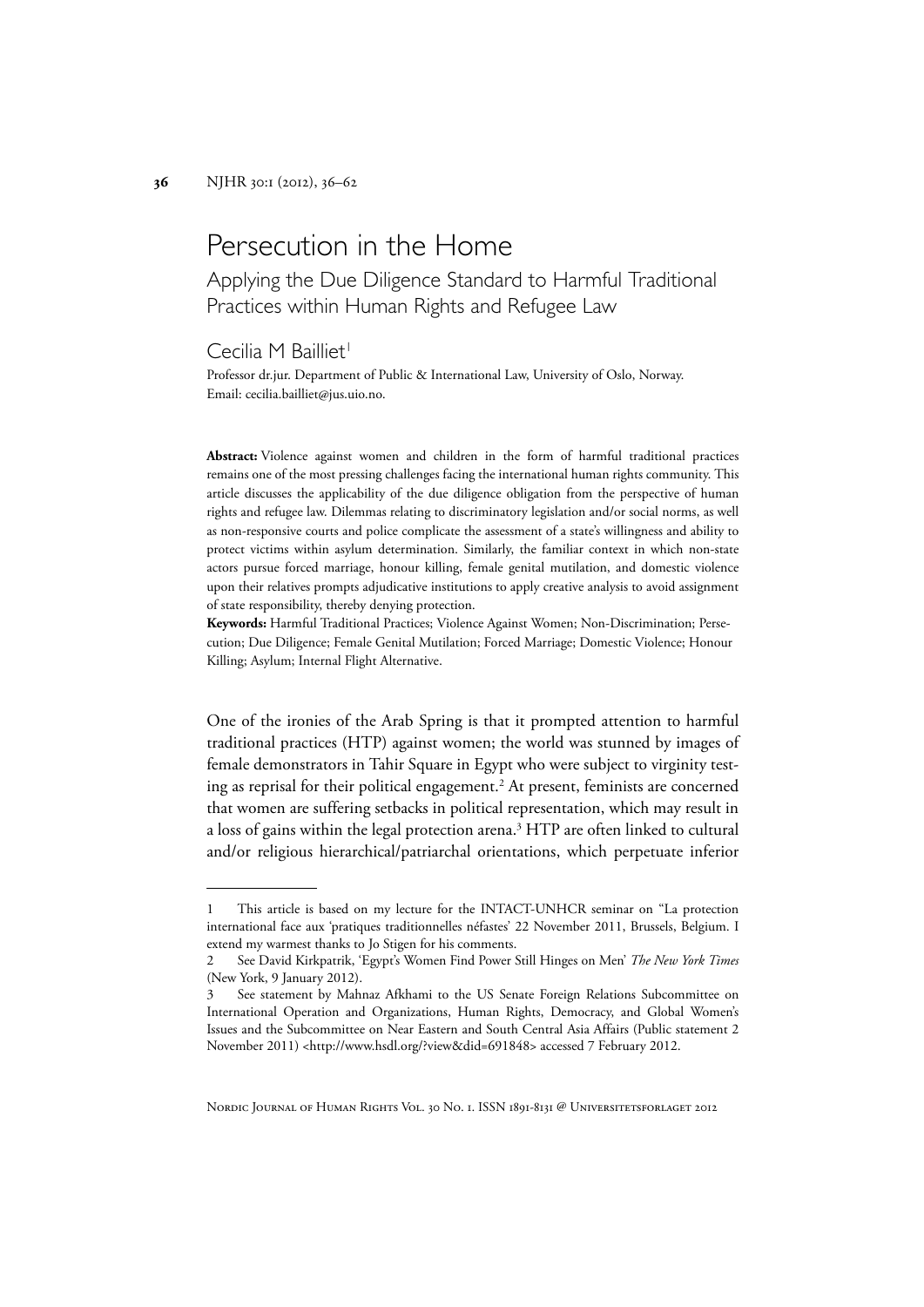roles of women and girls within the family and society.<sup>4</sup> They exemplify the merger of public/private dimensions of human rights protection.<sup>5</sup> In spite of celebrating the 60<sup>th</sup> anniversary of the Universal Declaration of Human Rights, there remains a pressing need to address the widespread prevalence of violence against women and children in the home. This article presents the due diligence obligation in relation to harmful traditional practices, highlighting both progress and protection gaps within the fields of human rights and refugee law. Section 1 explains Harmful Traditional Practices as Violence, Section 2 delineates HTP as Persecution, Section 3 addresses the challenge of due diligence, examining legislation and discrimination, Section 4 highlights the special interest of children, Section 5 reviews the typology of HTP including Forced Marriage, Dowry Murder and Honour Killing, and Female Genital Mutilation, Section 6 reviews Domestic Violence, highlighting the Jessican Lenahan case in the Inter-American Commission of Human Rights, and Section 7 offers a Conclusion.

## I. Harmful Traditional Practices as Violence

HTP are cloaked in stereotypes regarding morality and gender biases and, in essence, are considered to constitute violence. The UN Declaration on the Elimination of Violence against Women (1993), article 2 defines violence as:

Any act of gender-based violence that results in, or is likely to result in physical, sexual, and psychological violence occurring in the family, including battering, sexual abuse of female children in the household, dowry-related violence, marital rape, female genital mutilation, and other traditional practices harmful to women.<sup>6</sup>

<sup>4</sup> However, they also affect men and boys, for example in the context of honour related violence and sacrifice of children.

<sup>5</sup> See Hilary Charlesworth and Christine Chinkin, *The Boundaries of International Law: A Feminist Analysis* (Manchester University Press 2000) 59. See also Nancy Kim, 'Toward a Feminist Theory of Human Rights: Straddling the Fence Between Western Imperialism and Uncritical Absolutism' (1993) 25 Columbia Human Rights Law Review 49. See also Heaven Crawley, *Refugees and Gender: Law and Process* (Jordans 2001) 18-19.

<sup>6</sup> See also Bronwyn Winter, Denise Thompson and Sheila Jeffreys,'The UN Approach to Harmful Traditional Practices: Some Conceptual Problems' (2002) 4(1) International Feminist Journal of Politics 72, underscoring western practices which amount to harmful traditional practices, such as cosmetic surgery and eating disorders due to negative socialisation.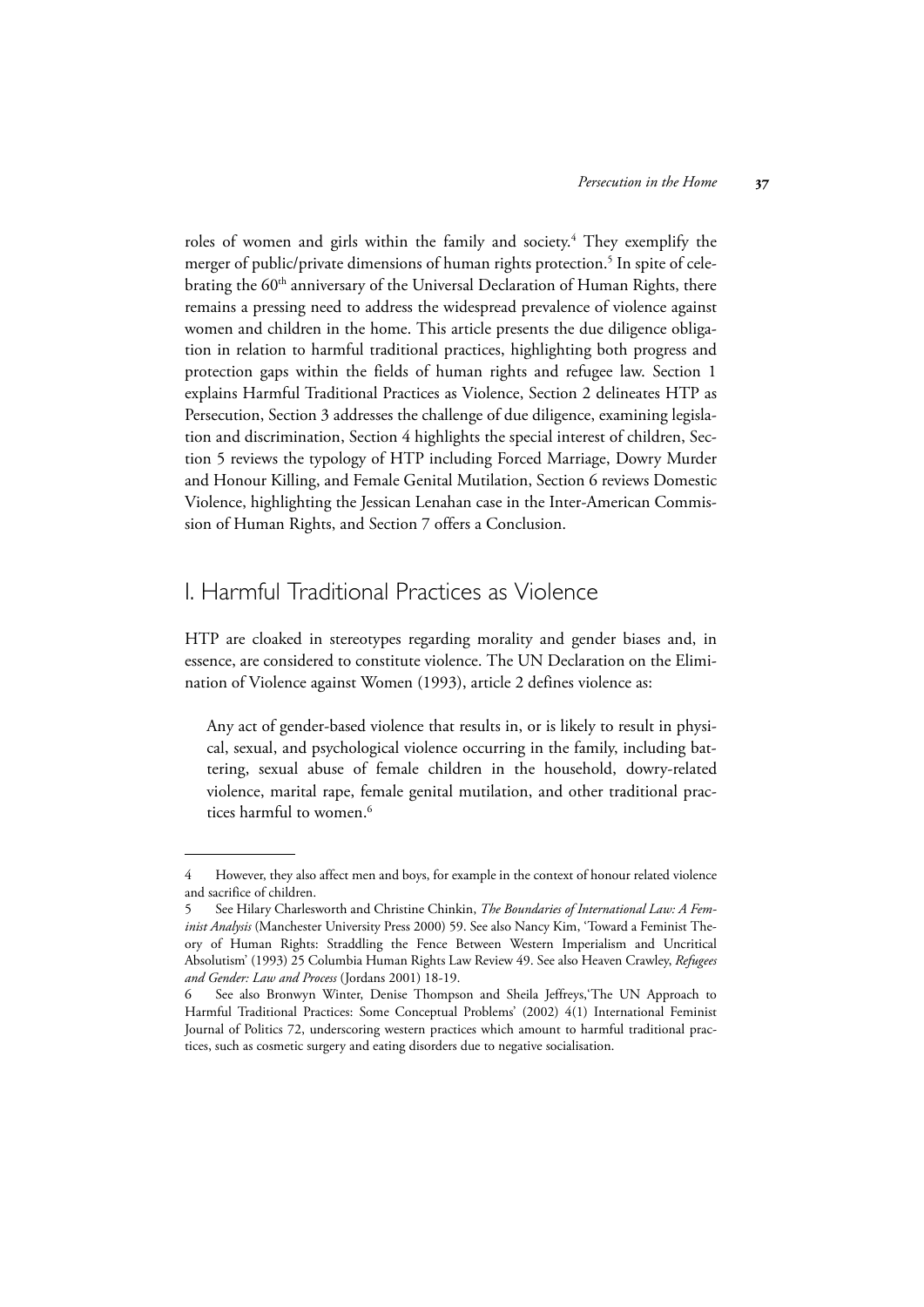Article 4 sets forth that states are required to condemn violence against women and should *not* invoke any custom, tradition or religious consideration to avoid their obligations. This has also been confirmed by the UN Committee of the Convention on the Elimination of Discrimination Against Women in its General Recommendation 19 (1992). As a result of HTP, victims are denied reproductive autonomy, financial independence, employment, education, nutrition, health care, political participation, and civic rights. Hence, HTP are undeniably *protection issues* given that they are considered to violate international human rights, inter alia, the rights to life, physical integrity, security, freedom from torture, inhuman and degrading treatment, dignity, equality, non-discrimination, and privacy (including identity, personal integrity, intimacy, autonomy, and body). Because many women and girls at risk of harmful traditional practices are forced to flee abroad, it is necessary to examine the refugee regime in particular. The next section presents the concept of persecution in relation to HTP.

## II. Asylum

## Persecution

Provision of asylum or humanitarian protection is an important tool in the response of the international community to violence against women and girls. Many forms of HTP are considered *gender related persecution* under the 1951 Convention on the Status of Refugees. UNHCR's Gender Guidelines set forth that rape and other forms of gender-related violence, such as dowry-related violence, female genital mutilation, domestic violence, and trafficking, are acts which inflict severe pain and suffering-both mental and physical- and which have been used as forms of persecution under article 1 of the 1951 Convention on the Status of Refugees, whether perpetrated by state or private actors.<sup>7</sup> It is important to recall that cases often involve a combination of different harmful traditional practices. Further, UNHCR Gender Guidelines set forth that if the state, as a matter of policy or practice, does not accord certain rights or protection from

<sup>7</sup> UNHCR 'Guidelines on International Protection: Gender-Related Persecution within the Context of Article 1A(2) of the 1951 Convention and/or its 1967 Protocol relating to the Status of Refugees (Geneva 2002) <http://www.unhcr.org/3d58ddef4.html>. See also Binaifer Davar, 'Rethinking Gender-Related Persecution, Sexual Violence, and Women's Rights: A New Conceptual Framework for Political Asylum and International Human Rights Law' (1997) 6 Texas Journal of Women and the Law 241.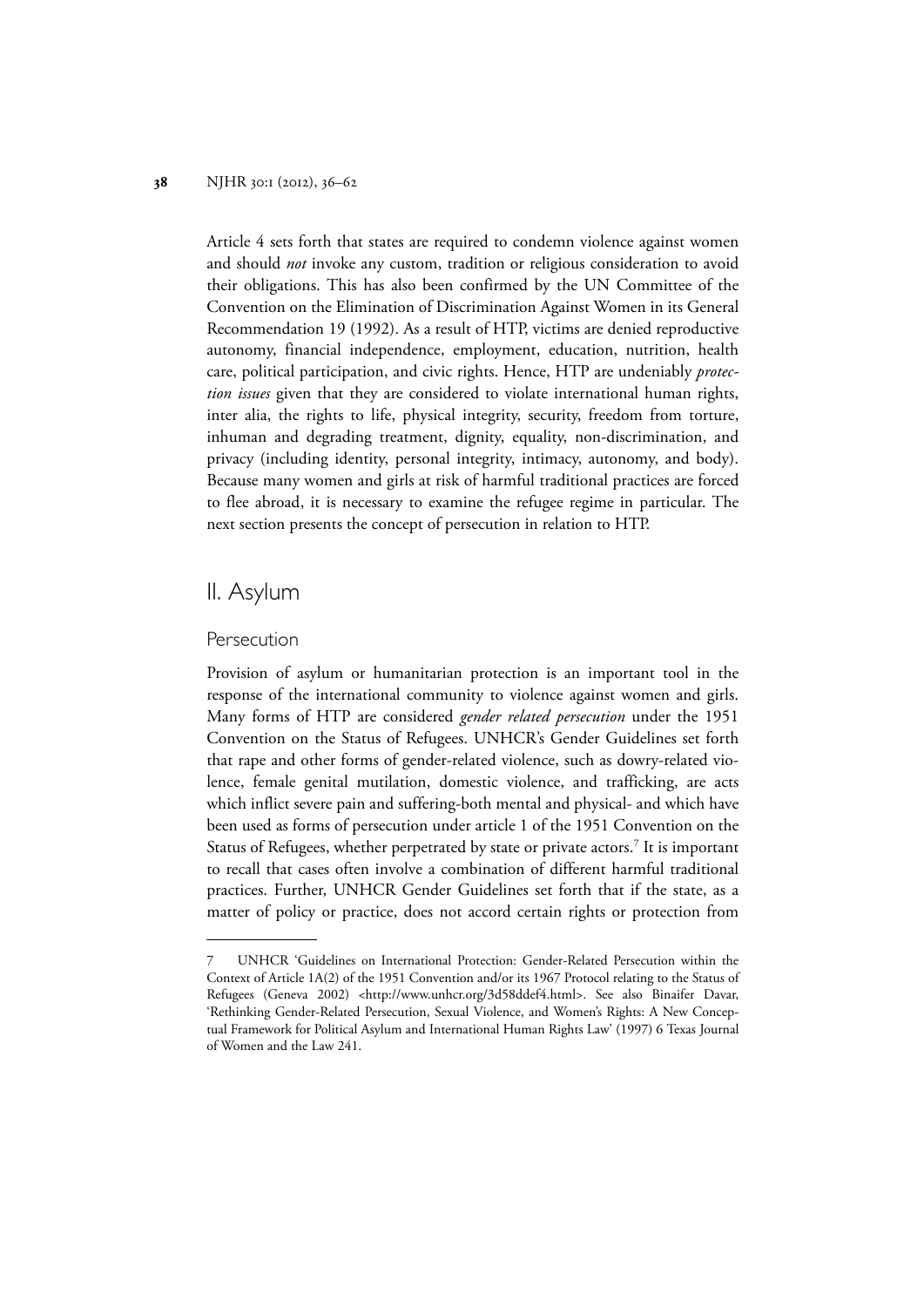serious abuse, then the discrimination in extending protection, which results in serious harm inflicted with impunity, could amount to persecution under article 1 of the 1951 Convention on the Status of Refugees.<sup>8</sup> At the regional level, within the Council of Europe, the Convention on Preventing and Combating Violence against Women and Domestic Violence (2011) calls upon parties to ensure that gender based violence is recognised as persecution and serious harm, guaranteeing non-refoulement protection and asylum.

Important case law from the United States has helped to promote recognition of harmful traditional practices as persecution and granting protection, for example *In re Fauziya Kasinga,*<sup>9</sup> addressing female genital mutilation, *Sarhan v Holder*, 10 addressing honour killing, *Gao v Gonzales*, 11 addressing forced marriage, and *Matter of R.A*, 12 addressing domestic violence. Other jurisdictions are also increasingly recognising victims of harmful traditional practices and domestic violence as refugees (Argentina, Australia, Canada, Ecuador, France, Germany, Hungary, Ireland, New Zealand, Romania, Spain, and UK).13

## Protection Categories

Some jurisdictions have enacted new regulations recognising protection categories linked to harmful traditional practices and violence. For example, the United States Department of Homeland Security supports the following characteristic of a particular social group:

- (nationality) women in domestic relationships who are unable to leave; or
- (nationality) women who are viewed as property by virtue of their positions within a domestic relationship.<sup>14</sup>

<sup>8</sup> See also UK Ex parte Shah, setting forth that Pakistani women subject to domestic violence are denied protection by a discriminatory state apparatus- thereby establishing the formula: Persecution = Serious Harm + State Failure to Protect in *Islam (A.P.) v. Secretary of State for the Home Department; R v. Immigration Appeal Tribunal and Another, Ex Parte Shah (A.P.)*, Session 1998- 1999, United Kingdom: House of Lords (Judicial Committee), 25 March 1999 <http:// www.unhcr.org/refworld/docid/3dec8abe4.html> accessed 2 February 2012.

<sup>9</sup> *In re Fauziya Kasinga* (3278 US Board of Immigration Appeals) (1996).

<sup>10</sup> *Sarhan and Disi v Holder* (No. 10-2899 USCA 7<sup>th</sup> Circuit) (2011).

<sup>11</sup> *Hong Ying Gao v Alberto Gonzales* (No. 04-1874-ag USCA 2nd Circuit) (2006).

<sup>12</sup> *Matter of R.A* (24 I&N Dec. 629 AG) (2008).

<sup>13</sup> Cases are available <http://cgrs.uchastings.edu/law/>.

<sup>14</sup> See also <http://www.michiganlawreview.org/articles/welcoming-women-recent-changes-inu-s-asylum-law>.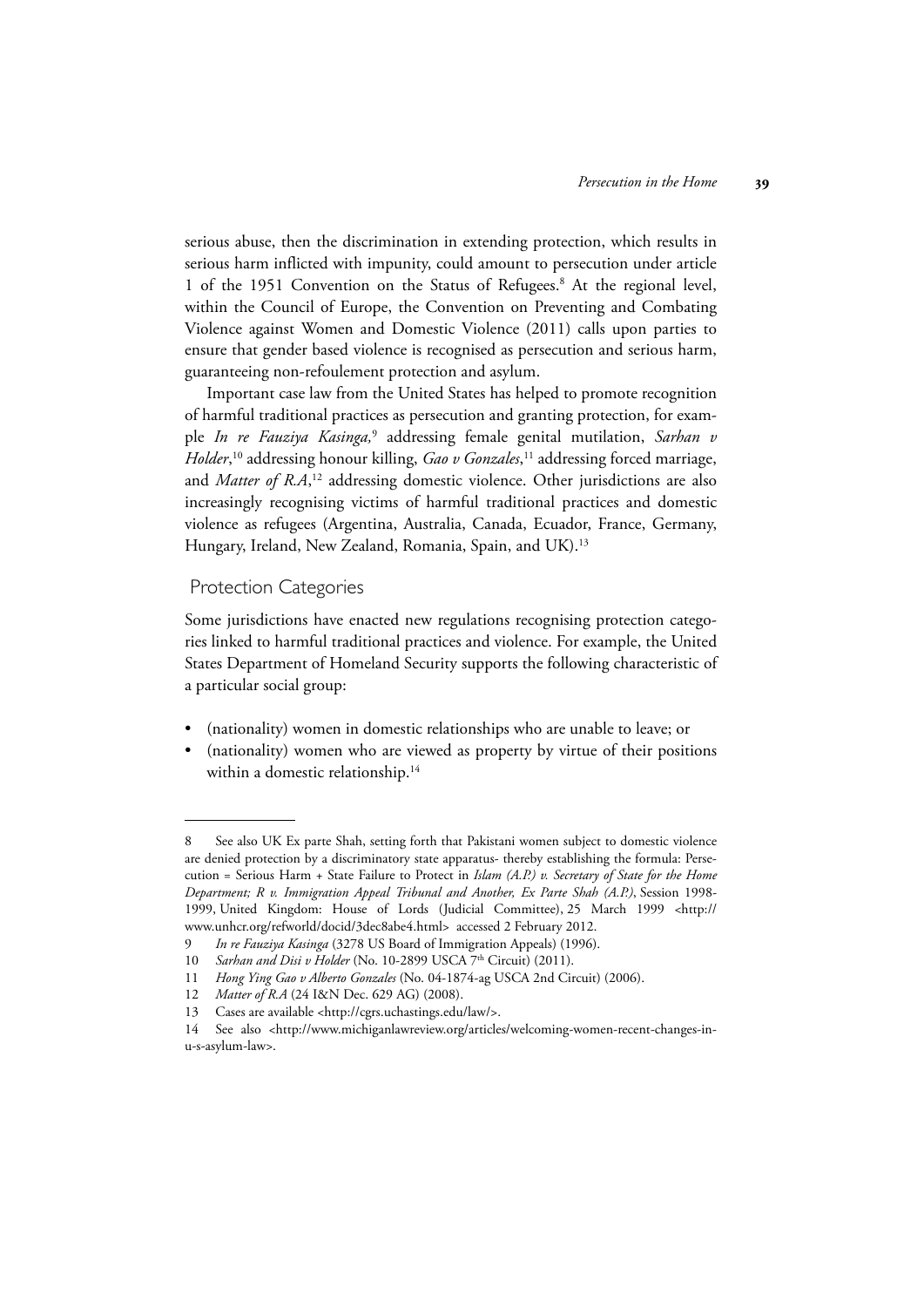The Canadian Immigration and Refugee Board has recognised the following as consisting of a social group: Women and girls who do not conform to Islamic fundamentalist norms, young women without male protection, women (divorced in a country with Sharia law), women who belong to a women´s organisation that oppose the treatment of women in Iran, women who fear persecution as the consequence of failing to conform to or for transgressing gender discriminating religious or customary laws and practices in their country of origin (forced marriage), divorced women in Iran, and unmarried women.15 In essence, the Canadian system recognises that women are a social group- and looks at the social context in which they are considered or treated as inferior to men, as property of men, and as subject to male domination without regard to their own will. It assesses women's vulnerability for physical, cultural or other reasons, to violence in an environment, which denies them protection.

It should be noted that case law within the United States and New Zealand has also recognised 'political opinion' as a relevant protection category as women seeking asylum due to their risk of domestic violence were characterised as resisting oppression, seeking emancipation, or expressing individual autonomy.<sup>16</sup> Hence a woman's opposition to adhere to religious/cultural behavioural codes may be characterised as falling under the category of 'religion', 'political opinion', or 'social group'. In addition, her failure to receive protection from the state may be due to discrimination against her race, religion, nationality, political opinion, or gender (social group), resulting in an alternative nexus formation within a protection assessment.

It is important to keep in mind that women and girls may be subjected to HTP/domestic violence and then trafficked for prostitution or forced labour in the realm of domestic work, agriculture, industry, etc.17 Victims of trafficking risk being subjected to ostracism upon return to their countries of origin, hence they should be given the opportunity to apply for asylum or humanitarian protection.

<sup>15</sup> Canada's guidelines and those of other jurisdictions are available <http://cgrs.uchastings.edu/ law/gender\_guidelines.php>.

<sup>16</sup> *Refugee Appeal No. 2039/93 Re MN*, New Zealand: Refugee Status Appeals Authority, 12 February 1996 <http://www.unhcr.org/refworld/docid/3ae6b741c.html> accessed 2 February 2012; *Fatin v. Immigration and Naturalization Service*, 12 F.3d 1233, United States Court of Appeals for the Third Circuit, 20 December 1993 <http://www.unhcr.org/refworld/docid/3ae6b6d60.html> accessed 2 February 2012.

<sup>17</sup> Viviana Waisman, 'Human Trafficking: State Obligations to Protect Victims' Rights, the Current Framework and a New Due Diligence Standard' (Spring 2010) 33 Hastings International and Comparative Law Review 385.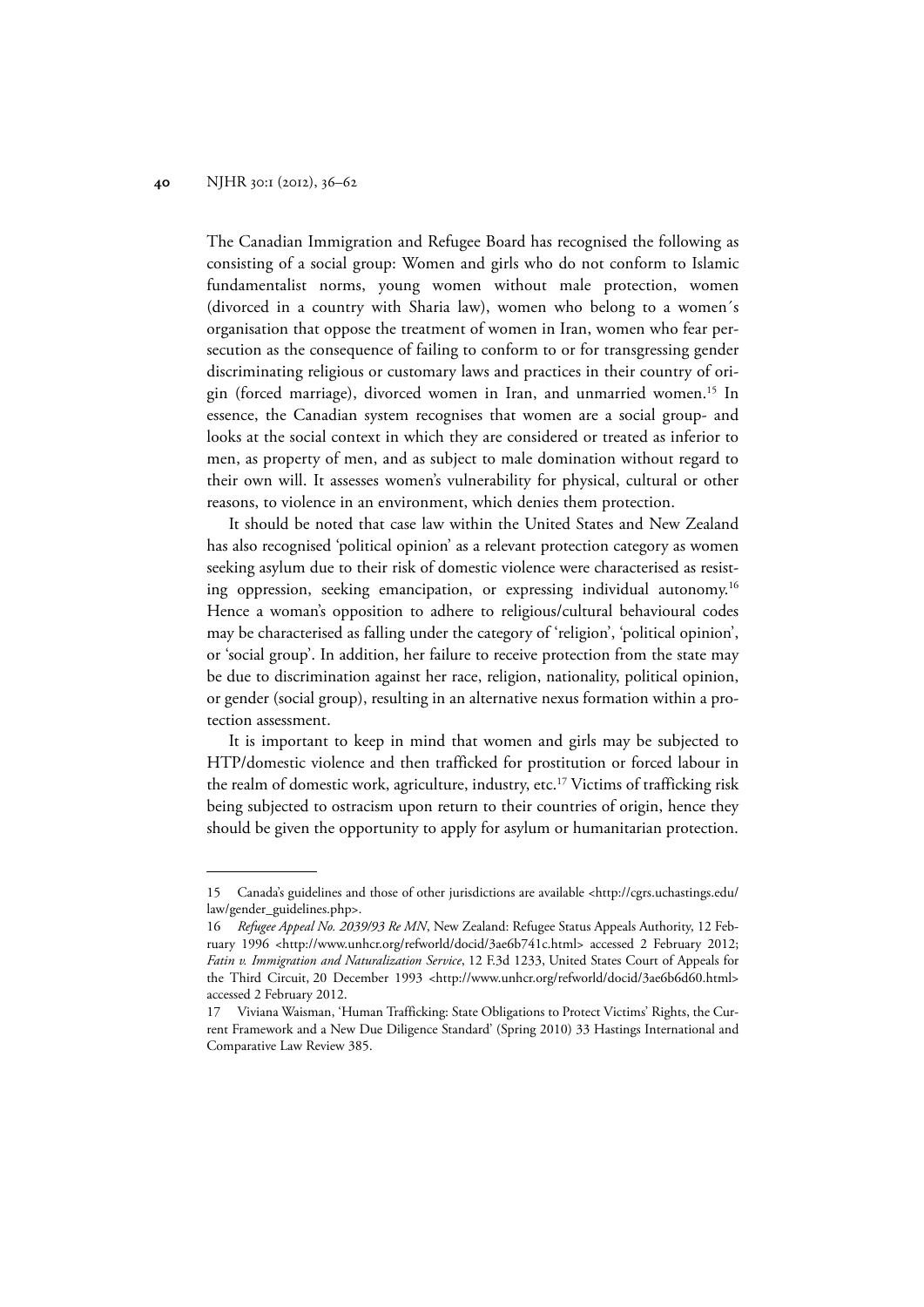Unfortunately, several countries require victims of trafficking to cooperate in investigation and prosecution initiatives, rendering provision of protection conditional on testimony, etc. This is irrespective of the fact that victims may fear reprisals against them or their families; hence it is not surprising that there is often reluctance to accept this type of protection.<sup>18</sup>

It may be argued that there is also a counter-trend characterised by formalistic positive consideration of the state's ability and will to protect the applicants from HTP as well as formalistic assessment of internal flight alternatives.

# III. Ability and Will of the State to Protect against HTP: The Challenge of Due Diligence

When assessing protection, the UN human rights system places great emphasis in seeking promotion of ratification and implementation of the Convention on the Elimination of Discrimination Against Women (CEDAW) (1981) and the Convention on the Rights of the Child (CRC) (1990), as well as adoption or amendment of national legislation to condemn HTP practices. However, a state's ratification of a convention is no guarantee that HTP will be vanquished; on the contrary, it indicates the beginning of a long process of societal evolution. Reform of cultural attitudes within a society requires extended educational initiatives in the field that are contingent on resources, which are often difficult to attain.<sup>19</sup>

CEDAW and the UN Declaration on the Elimination of Violence Against Women establish a *due diligence* obligation framework that set forth where a state facilitates, conditions, accommodates, tolerates, justifies, or excuses private denials of women's rights, the state will bear responsibility for its lack of diligence to prevent, control, correct or discipline private acts through state organs. This has been confirmed by the UN Human Rights Council and the UN Special Rapporteur on Violence against Women, noting that the due diligence obligation had

<sup>18</sup> See Anna Marie Gallagher, 'Triply Exploited: Female Victims of Trafficking Networks – Strategies for Pursuing Protection and Legal Status in Countries of Destination' (2004-2005) 19 Geo Immigr LJ 99. See also Cecilia Bailliet, 'Report on Trafficking and Human Rights' New Challenges in Policy Development: Norway as Destination Country for Trafficking, Trafficking and Human Rights Conference (Amnesty International Norway/ProSenteret 2005).

<sup>19</sup> See for example, John Tobin, 'The International Obligation to Abolish Traditional Practices Harmful to Children's Health: What Does It Mean and Require of States?' (2009) 9(3) Human Rights Law Review 373-396.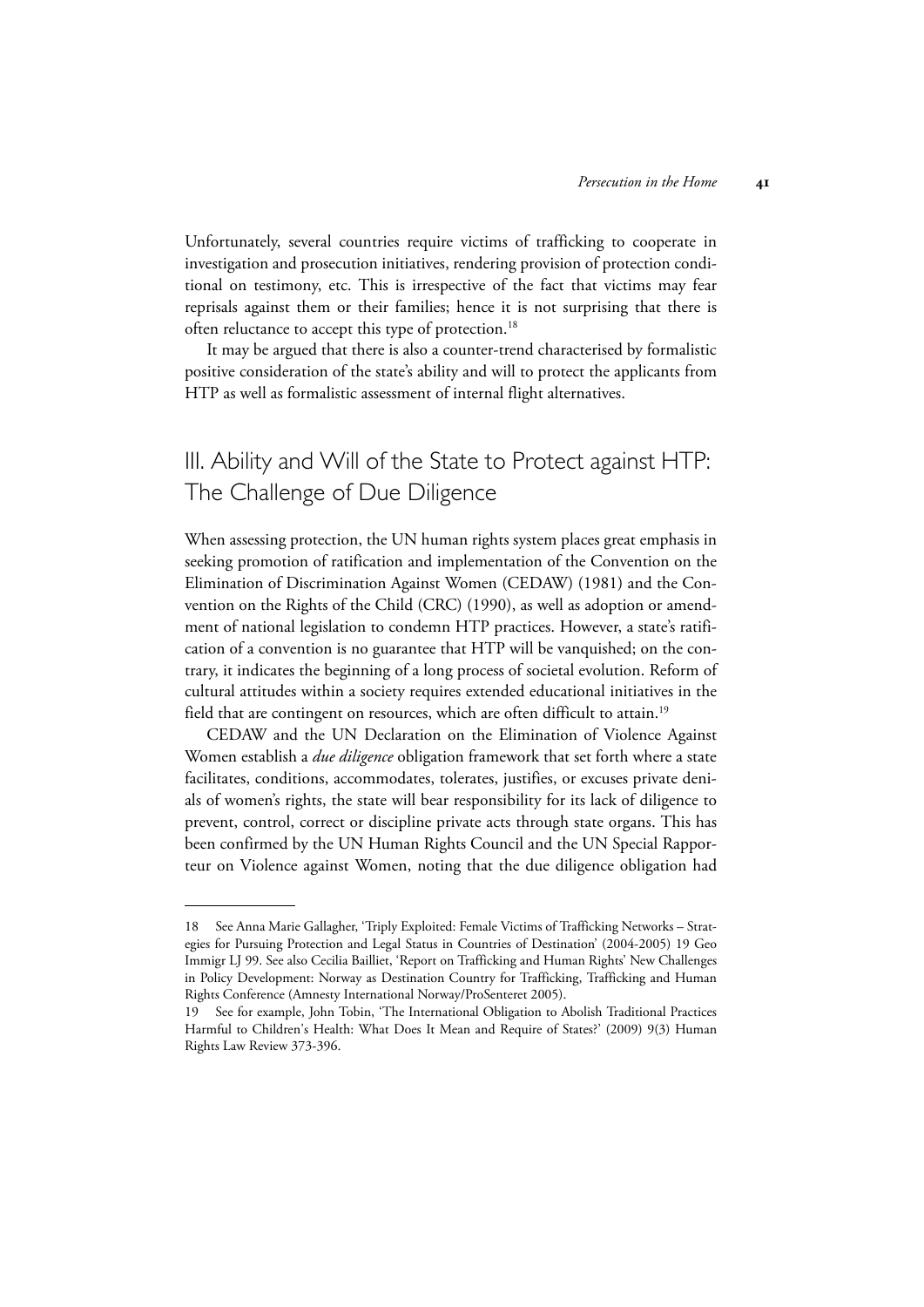attained the status of customary international law.20 Although protection approaches originally focused on response to acts of violence, there has been a shift towards prevention of violence by dismantling patriarchal gender structures that promote violence.<sup>21</sup> Nevertheless, progress has been muted in some regions. Corinne AA Packer underscores 'the general incapacity of the State per se to challenge traditions, since the State does not typically have the cultural legitimacy to do so.'22

## Legislation

In many countries, legislation continues to reflect patriarchal religious/cultural perspectives on family law. Hence, men may not be prosecuted for marital rape, and domestic violence may not be addressed in national penal codes. Yakin Ertürk explains:

In many parts of the world, right to culture claims provide a reference point for the judicial system to excuse acts of violence against women and girls, thus sustaining parallel normative systems. These parallel systems of justice may sanction acts of violence by deeming them acceptable forms of 'traditional' practice or by handing down severe punishments (such as honour killings) for women who allegedly transgress societal norms.<sup>23</sup>

The legal system and the customary system become instruments of repression in which women and children are left unprotected from threats to their lives or free-

<sup>20</sup> UN Human Rights Council, 'Accelerating Efforts to Eliminate All Forms of Violence Against Women: Ensuring Due Diligence in Prevention' (16 June 2010) UN Doc A/HRC/14/L.9/Rev.1; UNCHR 'Report of the Special Rapporteur on Violence against Women on The Due Diligence Standard as a Tool for the Elimination of Violence Against Women, Yakin Ertürk' (20 January 2006) UN DocE/CN.4/2006/61.

<sup>21</sup> See UN Human Rights Council 'Accelerating Efforts to Eliminate All Forms of Violence Against Women: Ensuring Due Diligence in Prevention' Res 14/12 (30 June 2010) UN Doc A/ HRC/RES/14/12.

<sup>22</sup> Corinne AA Parker, *Using Human Rights to Challenge Tradition: Traditional Practices Harmful to Women's Health in sub-Saharan Africa* (Intersentia 2002) 15.

<sup>23</sup> Yakin Ertürk, 'The Due Diligence Standard: What Does it Entail for Women's Rights' in C Benninger-Budel (ed), *Due Diligence and Its Application to Protect Women from Violence* (Brill 2008) 34. Farida Shareed confirms that 'women rarely define the dominant culture, because they do not have the economic, social or political power to do so.' Farida Shareed, 'Violence against Women Legitimized by Arguments of "Culture"-Thoughts from a Pakistani Perspective' in the same volume by Benninger-Budel 245.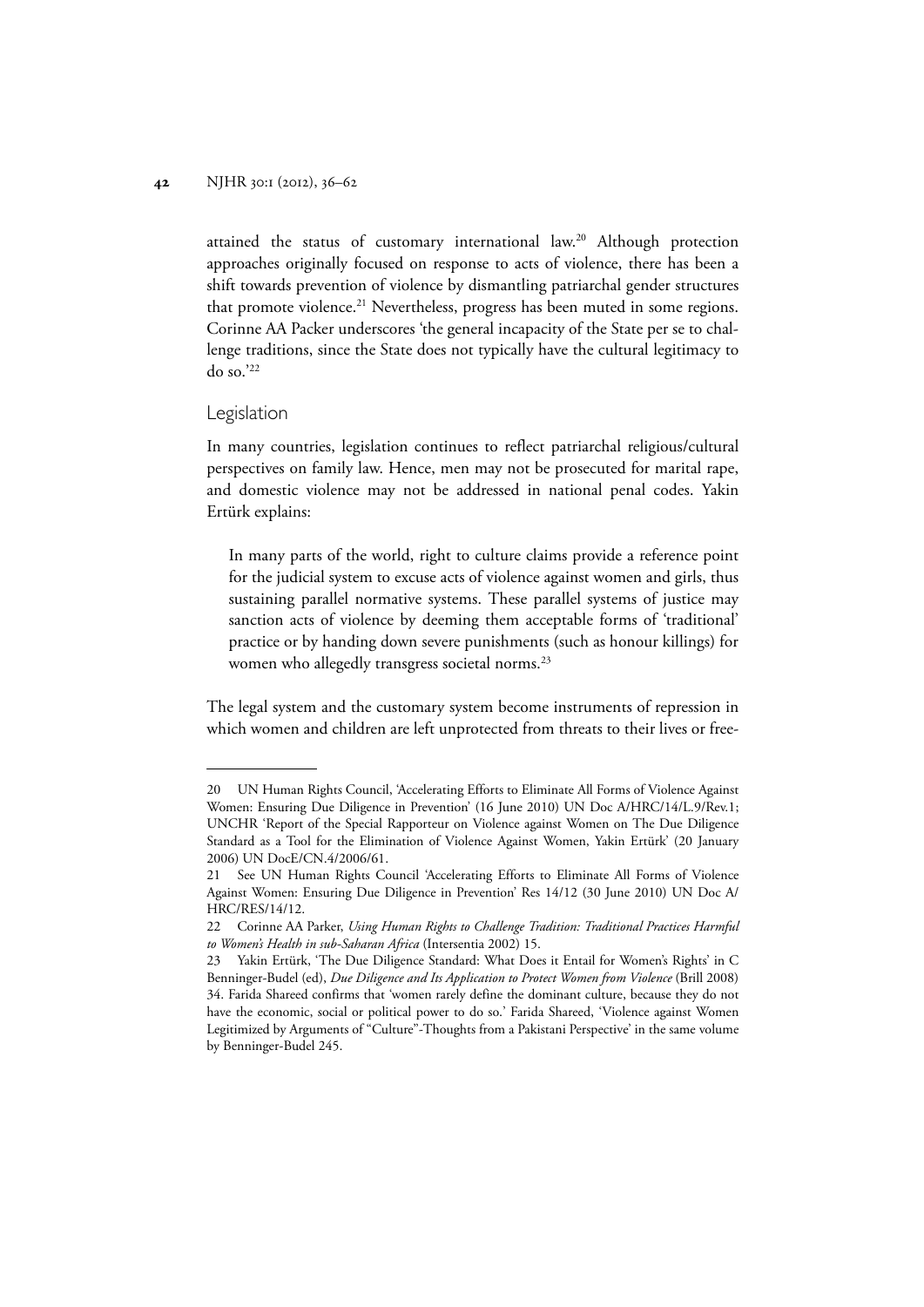dom.24 Furthermore, in the event of actual reform, the process of adoption of national legislation can often exclude consultation of the relevant interest groups, and the society's actual knowledge about the relevant conventions and national legislation may be limited, if existent at all.25 National legislation may not be translated into local languages, and States may lack resources to train judges and police and disseminate the norms within the communities.<sup>26</sup> There can also be a mismatch between national legislation and customs- as noted by Siobhan E Laird in relation to Ghanan Children Act (1998), which addresses a Western nuclear family model, ignoring customary practices such as 'polygamy, high fertility, split marital residence, separate purses for spouses among some ethnic groups, patrilineal inheritance and succession, matrilineal child maintenance norms, and inter-dependent material exchange family activities in lieu of cash economy.'27 When the law is not relevant to how traditional family life is lived, it limits the potential for actual protection. Furthermore, deficient policy planning may result in an increased risk of vulnerability to women and children when family structures are altered without accompanying welfare support from the state.<sup>28</sup>

## Discrimination

In practice, women seeking protection from the state are often subjected to severe discrimination impeding access to justice. The most significant challenge to eliminating harmful traditional practices against women and girls is the phenomenon

<sup>24</sup> See Riane Eisler, 'Human Rights: Toward an Integrated Theory for Action' (Spring 1987) Feminist Issues 36, noting: '. . . (W)hile laws and customs that restrict women's life opportunities are still so numerous as to be almost ubiquitous, and have throughout history been the cause of tremendous suffering, indignities, and injustices, they are still so generally taken for granted that they are often merely considered "women's lot in life".'

<sup>25</sup> See Suya P Subedi, 'Protection of Women Against Domestic Violence: The Response of International Law' (1997) 6 European Human Rights Law Review 587.

<sup>26</sup> See Susana Chiarotti Boero, 'Women's Citizen Security' (2011) 65 University of Miami Law Review 797.

<sup>27</sup> Siobhan E Laird, 'Enforcing the Law on Child Maintenance in Sub-Saharan Africa: A Case Study of Ghana' (2011) 25 Int'l J L & Pol'y & Fam 220.

<sup>28</sup> See for example, Brian H Howard and others, 'Barriers and Incentives to Orphan Care in a Time of AIDS and Economic Crisis: A Cross-Sectional Survey of Caregivers in Rural Zimbabwe' (2006) 6 BMC Public Health 27, noting: 'Within weakening patrilineal structures (including waning wife inheritance customs), some fathers (of maternal orphans), aunts, and uncles are defaulting on traditional orphan-care responsibilities. In increasing numbers, orphans are being fostered (used here in the sense of being taken in and raised, although Zimbabweans would not usually attach the term 'fostering' to what they view as family arrangements) by relatives from the maternal side who are female, widowed, old, and poor, or by siblings – each a risk factor for deepening poverty.'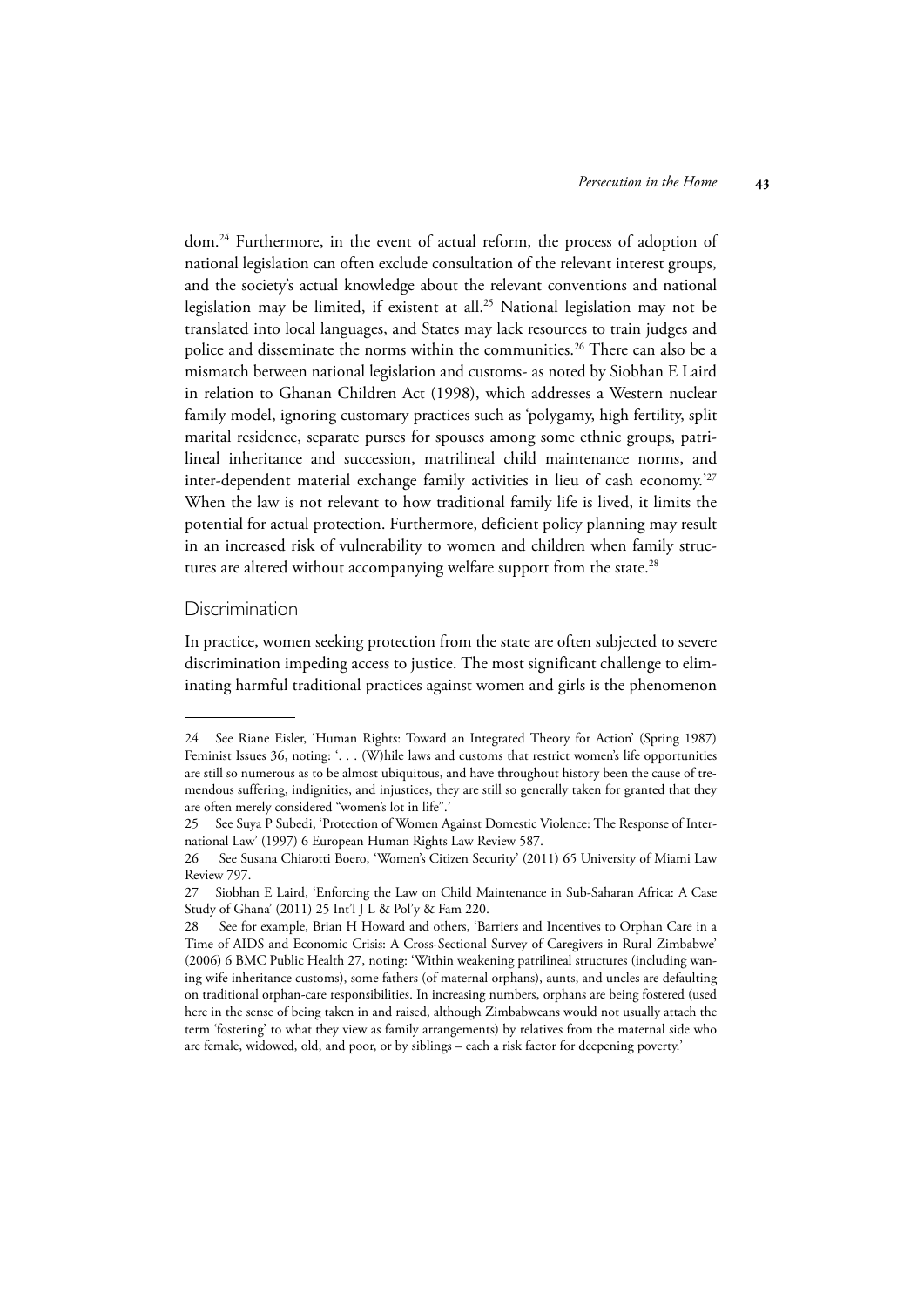of dysfunctional state institutions that render implementation of legislation ineffective. Corruption, delays, under-funding, non-responsiveness or gender bias of police, judiciary, and other institutions in charge of preventing, monitoring, and responding to HTP are revealed by low statistics of investigation and prosecution of perpetrators.29

HTP are largely considered to be private family matters not meriting police response. Furthermore, women are not likely to seek redress from a court or state institution due to lack of financial resources to pay fees, travel costs, geographic distance, lack of witnesses, victim protection service, or legal aid.<sup>30</sup> They may also fear reprisal (including physical assault, murder, eviction from the home, loss of custody of children, economic violence, or prosecution), stigmatisation or ostracism from their communities. Prosecution and incarceration of the family provider may not be pursued due to dependence on his income for maintenance of the family. An innovative trend is that some countries, such as Brazil, have enacted legislation addressing economic violence, for example when the abusive husband of a woman wipes out her economic means of subsistence or deprives her of the property as part of the abuse.<sup>31</sup> Women need protective orders that restore property, guarantee custody of children, and order the aggressor to leave the domicile.

NGOs may have problems determining the actual scope of HTP given its private nature; hence it may be difficult to establish a pattern of state failure to respond. Women who do not report their abuse, therefore, have difficulties establishing a finding of faulty law enforcement and are thereby hampered in their asylum claims. It is essential that asylum caseworkers have a full understanding of the existence of discriminatory structures affecting women's access to justice. The fact that applicants come from countries in which they face generalised oppression and violence should not be held against them when considering the evidence within asylum hearings.

<sup>29</sup> See UNESCAP, 'Violence Against Women Harmful Traditional and Cultural Practices in the Asian and Pacific Region' (2007) <http://www.unescap.org/ESID/GAD/Publication/Others/ Publication\_EGM-VAW.pdf>.

<sup>30</sup> See Alice Edwards, *Violence against Women under International Human Rights Law* (Cambridge 2010) 128.

<sup>31</sup> See Law No. 11.340 Maria Del Penha Law 2006 (BR) art 7 as cited on UN Women, 'Definition of Domestic Violence' <http://www.endvawnow.org/en/articles/398-definition-of-domesticviolence.html>.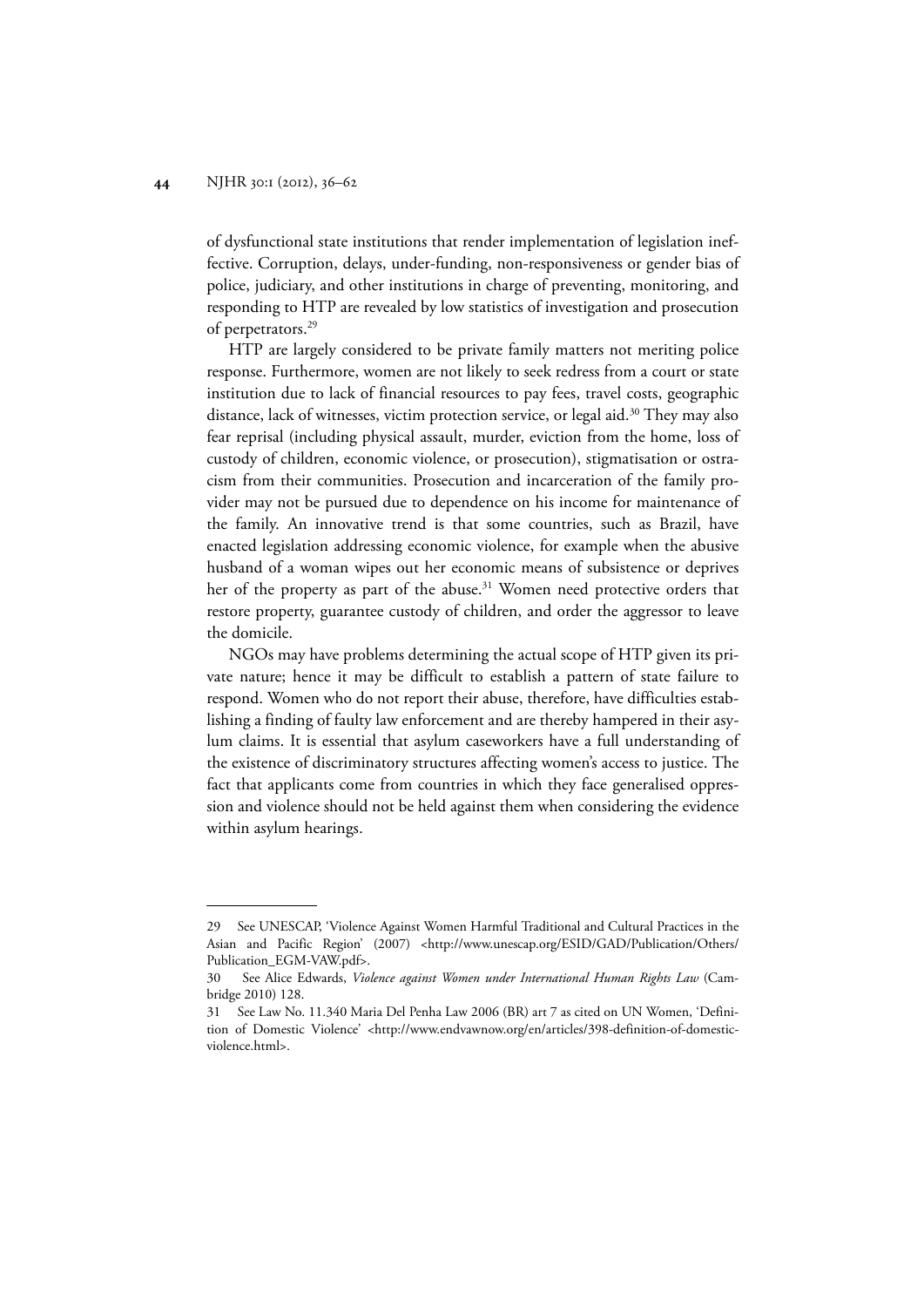Ertürk proposes the following scope of due diligence protection at the level of the individual:

. . . [R]equires states to ensure that women and girls who are victims or at risk of violence have access to justice as well as to healthcare, legal assistance and support services that respond to their immediate needs, protect against further harm and address the ongoing consequences of violence for them. To this end, states are required to develop appropriate legislative frameworks, policing systems and judicial procedures to provide adequate protection for all women, including a safe and conducive environment for women to report acts of violence against them and measures such as restraining or expulsion orders and victim protection procedures. In situations where in particular women and girls are at known risk of violence, law enforcement agencies have an obligation to set up effective and appropriate protective mechanisms with utmost confidentiality to prevent stigmatization and harm from occurring.<sup>32</sup>

The dilemmas faced by asylum adjudicators are that they often lack sufficient information regarding the state infrastructure relevant to long-term aspects of due diligence protection, beyond immediate needs. Victims of HTP may be subject to discrimination and harm upon resettlement to other parts of the country, and these issues may not be adequately considered in asylum determination.

# IV. HTP and Children

Since girls undergo discriminatory treatment on account of both their gender and age, it is important to take into consideration the Convention on the Rights of the Child as well as the Convention on the Elimination of Discrimination Against Women. Article 19 of the CRC protects children from physical and mental violence, exploitation, and sexual abuse. $33$  Included within this category are:

<sup>32</sup> Yakin Ertürk (n 23) 40. See also UNCHR, 'Report of the Special Rapporteur on The Due Diligence Standard as a Tool for the Elimination of Violence Against Women, Yakin Ertürk' (29 January 2006) UN Doc E/CN.4/2006/61.

<sup>33</sup> See also UN Committee on the Rights of the Child, 'General Comment 8, Corporal Punishment and Other Cruel or Degrading Forms of Punishment, including Physical and Non-Physical Punishment which Humiliates the Child' (2006) UN Doc CRC/C/GC/8. See also Tony Waterson and Jacqueline Mok, 'Violence Against Children: The UN Report' (2008) 93 Arch Dis Child 85.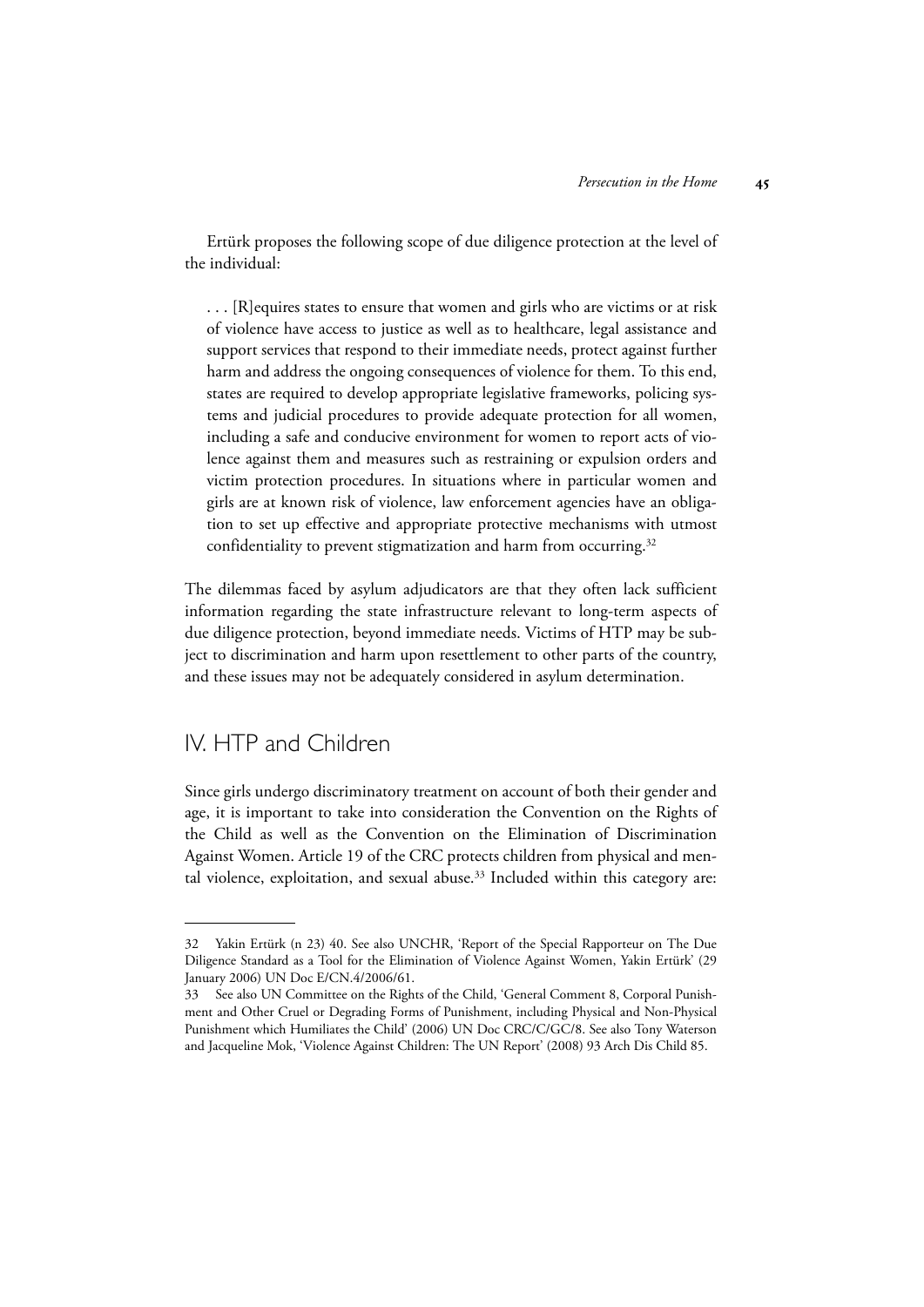female genital mutilation/cutting, forced/child marriage, early pregnancy, honour/dowry killings and maiming, infanticide, sex-selective abortion, sex-selective neglect and abuse, forced medical treatment (sterilisation/mandatory virginity testing), and denial of education and economic opportunities for women and girls.34 Harmful practices against children include these violations as well as corporal punishment, amputations, burning, branding, violent and degrading initiation rites, accusations of 'witchcraft' and related harmful practices, such as 'exorcism'.35 The most disturbing aspect of this type of abuse is that the perpetrators are often the victim's own mother, aunt, grandmother, father, brother, uncle, grandfather, etc. Survivors grapple with the irreconcilable fact that the persons whom they most loved and trusted subjected them willingly to severe physical and/or psychological harm; and that the locus of persecution was the home. As explained by Saliwe Kawewe, 'child maltreatment is embodied in the very fabric of a society's culture. For example, if a culture defines children as private property and includes violence and harmful practices into its basic normative scripts, that society's ability to prevent child maltreatment is limited.'36 Asylum adjudicators may be challenged to conceptualise persecution as occurring within the intimacy of family life. At the same time they may unconsciously exhibit biased judgment by considering cultural practices as generalised rites that do not fit within the classic notion of individualised targeting. The essential element is the asylum applicant's appeal for recognition of the risk of violation to her human dignity, with linkage to related rights such as physical integrity, autonomy, etc. The fact that others are subjected to similar assaults should not discount the validity of her claim.

The next section discusses the typology of HTP and domestic violence.

<sup>34</sup> See Plan Norway, 'No More Excuses! Ending All Harmful Traditional Practices against Girls and Young Women' (Report) (2007) <http://www.plan.fi/File/1e3f1736-1ce2-4ac2-824f-172803cc8088/No+more+excuses+(Plan+2007).pdf>.

<sup>35</sup> Aleksandra Cimpric, 'Children Accused of Witchcraft: An Anthropological Study of Contemporary Practices In Africa' (UNICEF 2010) <http://www.unicef.org/wcaro/wcaro\_childrenaccused-of-witchcraft-in-Africa.pdf>.

<sup>36</sup> Saliwe Kawewe, 'The Inability of the United Nations to Reform World Practices Endangering Third World Children' (1998) 14 New Global Development 48.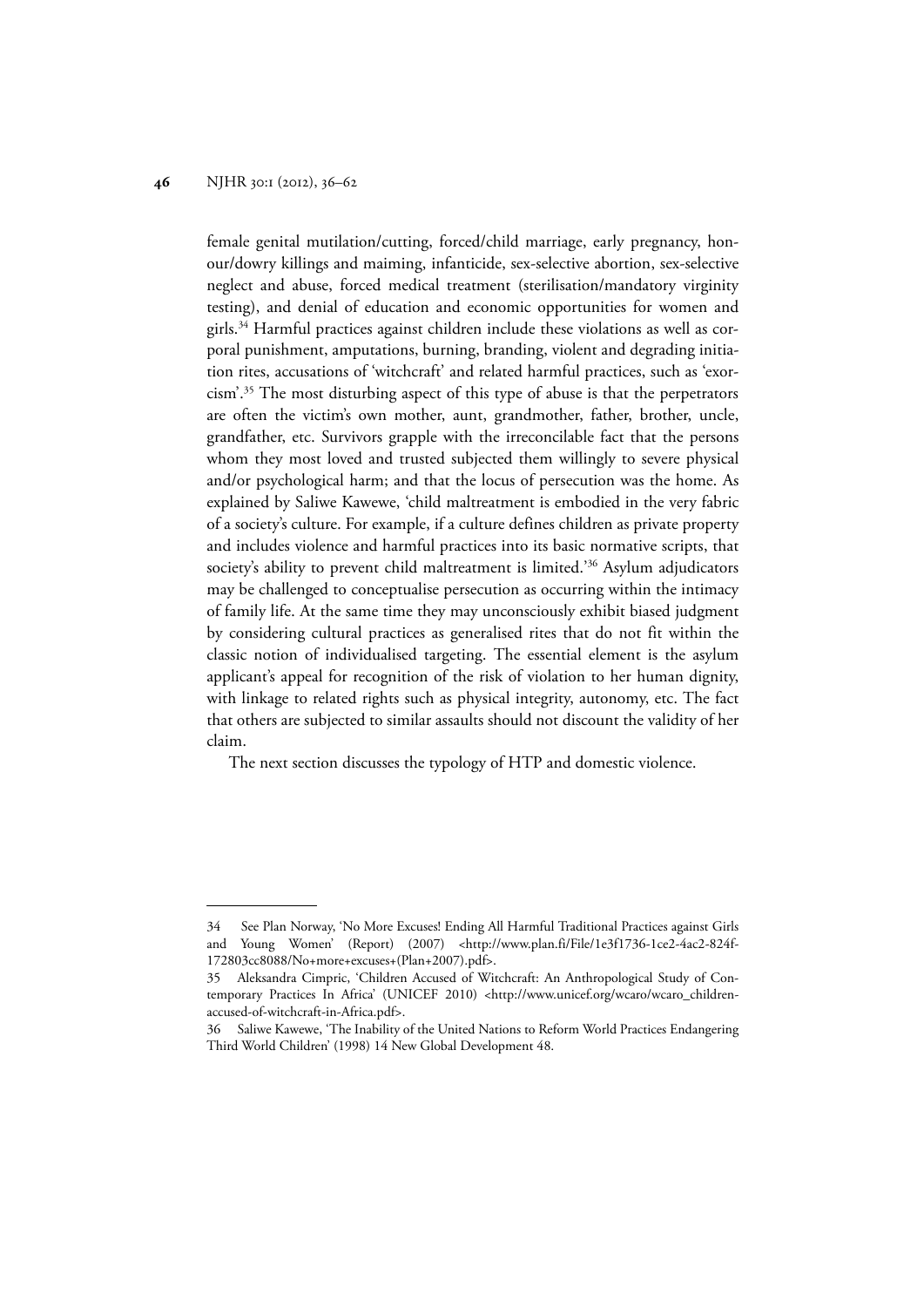# V. Typology of HTP and Domestic Violence

## Forced Marriage

According to the UDHR article 16, ICCPR article 23, IESCR article 10, and CEDAW article 16, marriage shall be entered into only with the free and full consent of the intending spouses. Forced marriage is a violation of human rights and constitutes persecution.

Persons seeking asylum on account of forced marriage are fleeing either the threat of being forced to marry someone against their will or trying to escape a marriage they have already been forced to enter. This must be distinguished from arranged marriages in which families assist in selecting spouses, but the latter retains ultimate choice and consent. Forced marriage denies consent to the potential spouse and involves duress. Some women may initially consent to a marriage but later experience abuse and are unable to end or leave the marriage. Women may be imprisoned, isolated, abducted, beaten, subjected to domestic violence, raped, or verbally/psychologically abused, or subjected to a severe economic disadvantage. It is the context of coercion or duress that changes the characterisation of the marriage from voluntary to forcible.

Girls may be sold by their fathers or other family members to settle debts or disputes (also called 'girl compensation'), for financial gain or exchange of valuable goods (as families have pressing economic needs), or as a remedy in response to rape or sexual abuse (thereby sparing the victim of stigmatisation). $37$  Families sincerely believe that they are guaranteeing the security of the daughter and the family through this practice.

Girls under the age of consent (identified as eighteen by the CRC) are subject to early marriage, and this often results in vesico-vaginal fistulas, pregnancy-related complications due to the immaturity of the reproductive organs, as well as illiteracy as girls are forced to abandon education. It has been estimated that 40% of girls in western and central Africa are married before they are 18, in some countries the rate is 70%.<sup>38</sup> Studies have demonstrated a correlation between low rates of education for girls and high percentages of early

<sup>37</sup> See UNAMA and OHCHR, 'Harmful Traditional Practices and Implementation of the Law on Elimination of Violence Against Women in Afghanistan' (Report) (2010) <http://unama.unmissions.org/Portals/UNAMA/Publication/HTP%20REPORT\_ENG.pdf>.

<sup>38</sup> See UNICEF, 'Early marriage: A Harmful Traditional Practice. A Statistical Exploration' (Report) (2005) < http://www.unicef.org/publications/files/Early\_Marriage\_12.lo.pdf>.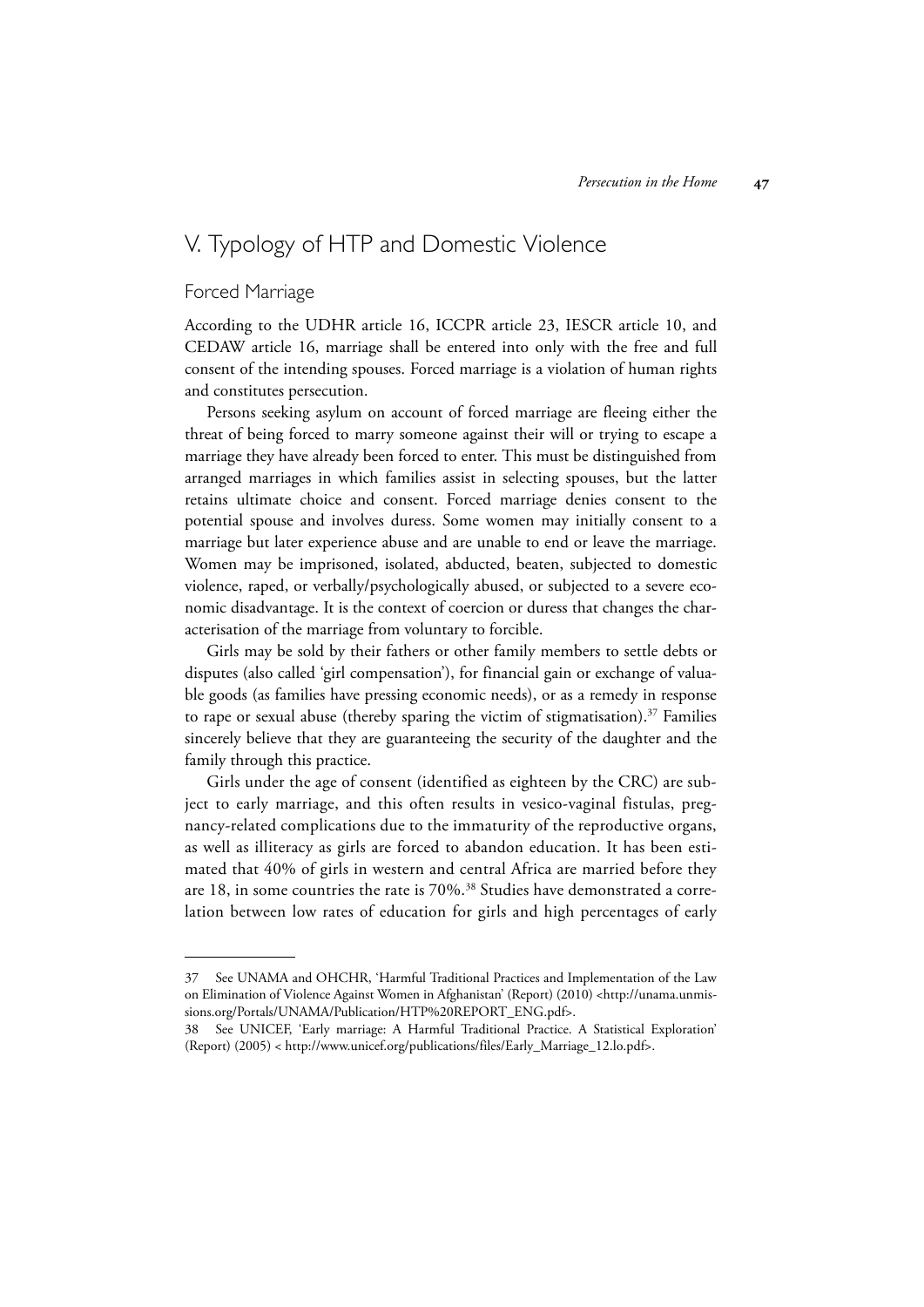marriages.39 It is noteworthy that the World Press Photo competition of 2011 awarded first prize in the Contemporary Issues category to Stephanie Sinclair for her photo of a child bride with her husband in Yemen, whom she had married at 6 years old whereas he was 25 years old.<sup>40</sup>

Some forced marriages also require female genital mutilation, cutting, or virginity testing (resulting in beating or murder if negative), and lead to multiple violations. Forced marriage also includes wife inheritance, in which a widow is forced to marry an in law when her husband passes away. Women who identify themselves as lesbian may be subjected to forced marriage to cure them. Similarly, women who espouse feminist views or liberal perspectives regarding religious or cultural practices may also be subjected to forced marriage due to their challenge of social mores. Other societies practice temporary marriages in which women are subject to sexual relations and then discarded.<sup>41</sup> Women who reject marriage proposals may be subject to reprisals, such as spraying of acid on their faces. Should they flee, family members often track them down, beat them, and subject them to confinement. Within the context of war, forced marriage of women abducted by soldiers results in rapes, beatings, branding, forced domestic labour, and forced child bearing. The Special Court for Sierra Leone found 'forced marriage' to constitute a crime against humanity.<sup>42</sup>

A complex issue for asylum adjudicators is the phenomenon that some women are granted particular freedoms, such as permission to pursue education, on condition that they return to forced marriage after attaining their degree (in order to retain control of the woman). Adjudicators often grapple with a tendency to question credibility in such cases as they may have trouble understanding the combination of freedom and coercion in specific contexts. Control of woman comes in many forms; this may include a variety of combinations of liberties and limitations, not only restrictions. These variations defy the logical rationale of adjudicators who have radically different reference points for social and familial relations and may operate under an unconscious bias. Moreover, because forced marriages may be customary, there may

<sup>39</sup> See Jeannette Bayisenge, 'Early Marriage as a Barrier to Girl's Education: A Developmental Challenge in Africa' (Report) (2009) <http://www.ifuw.org/fuwa/docs/Early-marriage.pdf>.

<sup>40</sup> See <http://www.washingtonpost.com/lifestyle/style/world-press-photo-2012-winners/2012/ 02/10/gIQA1EJ83Q\_gallery.html?hpid=z6#photo=4>. It is estimated that almost half of all women in Yemen are married during childhood.

<sup>41</sup> Intisar A Rabb, 'The Islamic Rule of Lenity: Judicial Discretion and Legal Canons' (2011) 44 Vanderbilt Journal of Transnational Law 1299.

<sup>42</sup> Neha Jain, 'Forced Marriage as a Crime Against Humanity: Problems of Definition and Prosecution' (2008) 6 (5) J Int Criminal Justice 1013-1032.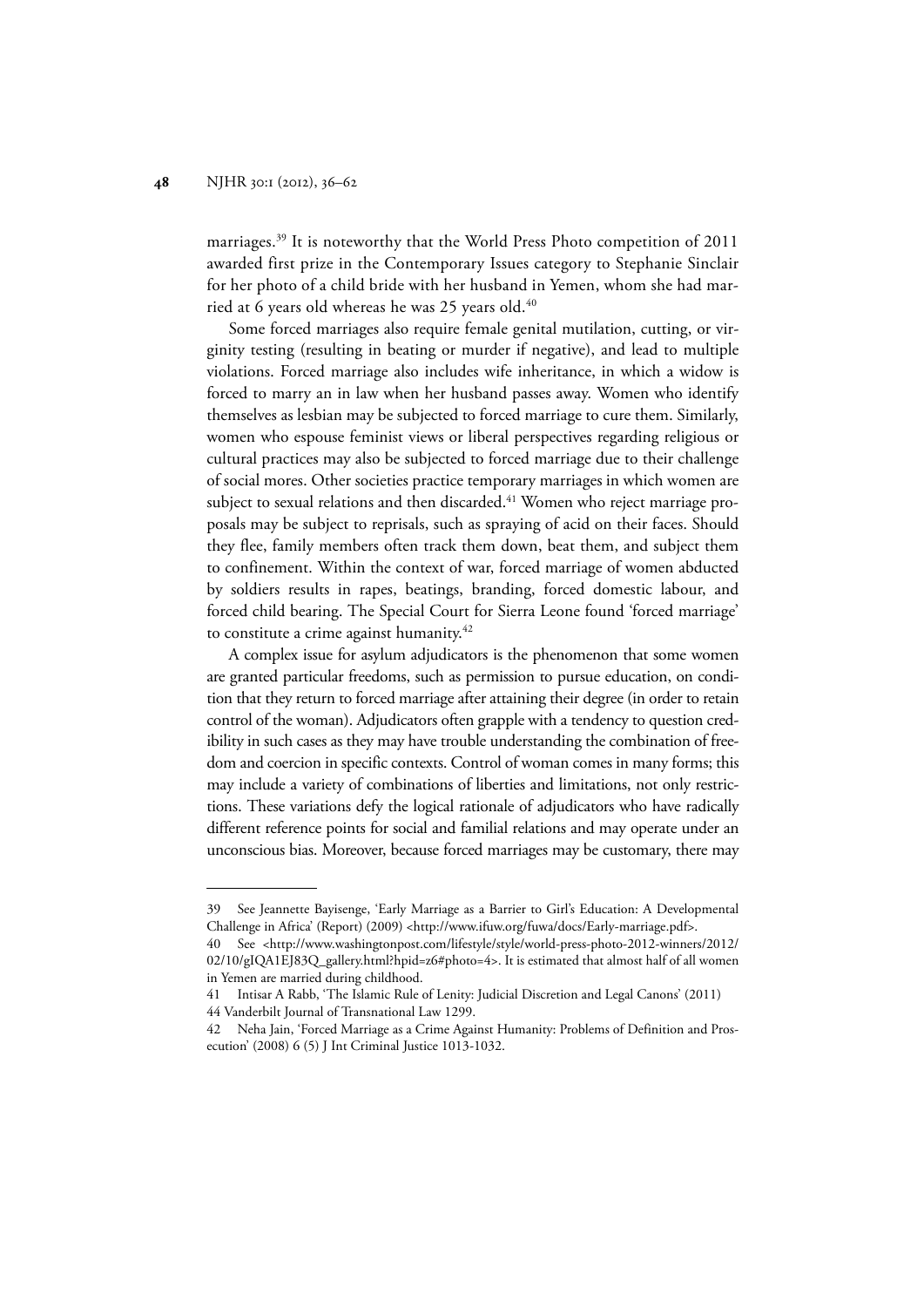be no legal documentation of the marriage; hence asylum adjudicators would need to rely on the testimony itself and other types of corroborative evidence. Asylum adjudicators often make the mistake of addressing the concrete harm separately from the context of forced marriage or treating the marriage as a cultural arrangement, contractual matter, or private family issue unrelated to protection.<sup>43</sup>

## Dowry Murder and Honour Killing

In many societies, the honour of a family/clan/tribe is defined in terms of women's assigned sexual and familial roles. Acid throwing and honour killings are oppressive cultural practices in which a woman/girl/boy/homosexual man/woman is beaten, stabbed, attacked with acid, stoned, shot, or strangled by family members. This is in response to the perception that the woman has dishonoured the family or clan via communication, elopement/romantic involvement with a person not selected by the family, homosexuality, disobedience to cultural norms involving dress, or having herself been a victim of rape. Families are subject to social pressure by their tribe, clan, village, etc to restore family honour by killing the person. Honour killings occur in Pakistan, Turkey, Afghanistan, India, Jordan, as well as other regions, including Europe. Indeed, it has been estimated that the rate of honour crimes in the UK averages 17,000 per year.<sup>44</sup> Within Arab cultures, the woman is considered to hold all of the honour for the family and this in turn supports the social order. The honour code is called the *purda* and requires women to be protected against unauthorised social conduct. John Alan Cohan sets forth:

The disgrace of a family member is inevitably a humiliation to others in the family, despite their innocence of any wrongdoing. The negative feelings toward the child are, at least in some way, imputed to the parents. . . (restoration of honor) may require a performance of some act of penance to restore honor: apologizing, paying blood money, going to jail, moving to a different community and starting a new life, or just biding one's time until the community gets over the dishonor.<sup>45</sup>

<sup>43</sup> Kim Thuy Seelinger, 'Forced Marriage and Asylum: Perceiving the Invisible Harm' (2010) 42 Colum Hum Rts L Rev 55.

<sup>44</sup> See ——, 'A Question of Honour: Police say 17,000 women are victims' *The Independent* (UK 10 February 2008) <http://www.independent.co.uk/news/uk/home-news/a-question-of-honour-police-say-17000-women-are-victims-every-year-780522.html>.

<sup>45</sup> John Alan Cohan, 'Honor Killings and the Cultural Defense' (2010) 40 Cal W Int'l L J 177, 184.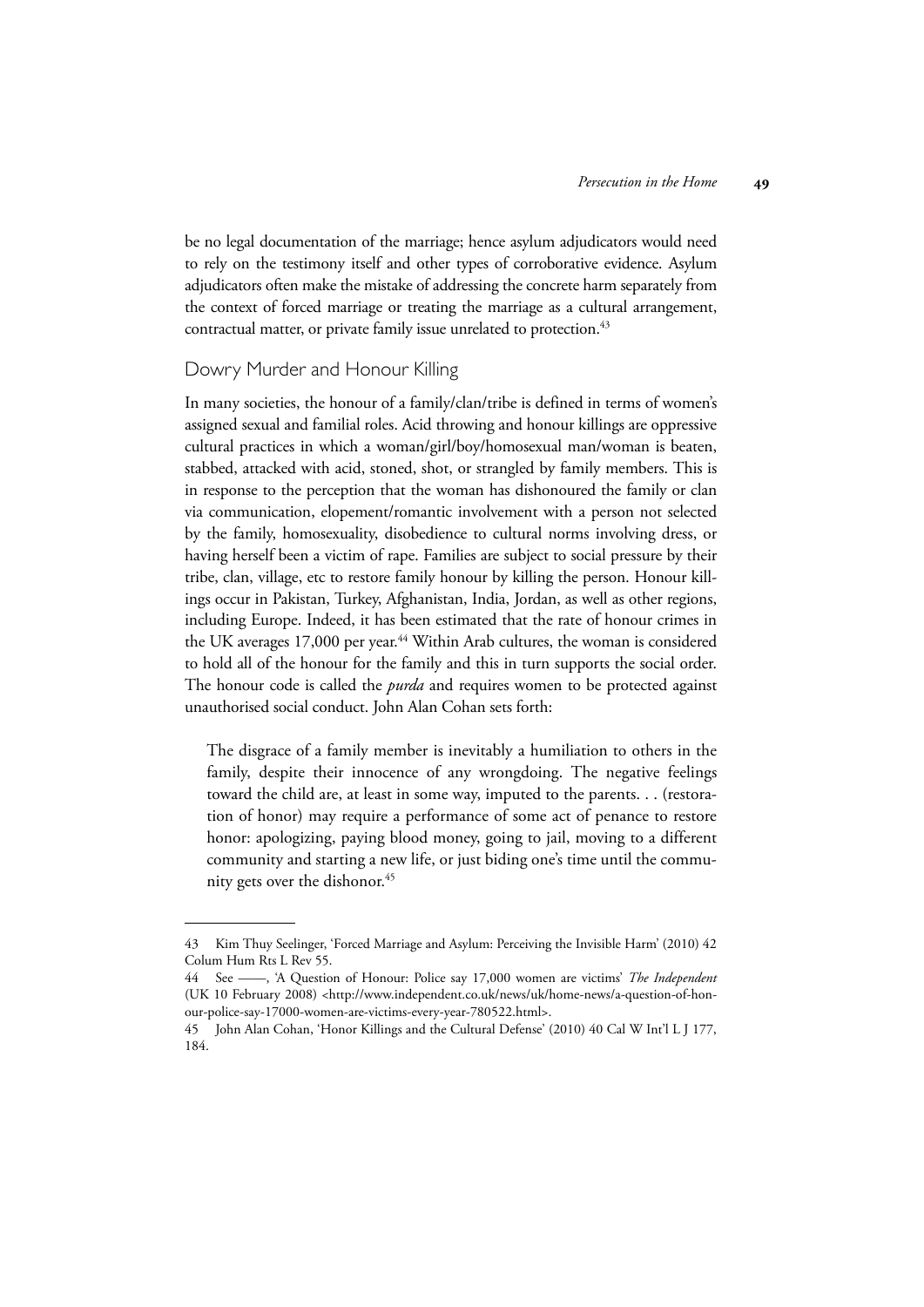Dowry murder (including acid attacks) is the murder of a woman by her husband or in-laws because her family is unable to meet their demands for her dowry (common in South Asia).46

In some countries, killing the offending woman is actually considered the duty of the aggrieved family in order to redeem the family honour. There is discussion, planning, and deliberation within the family, hence the action does not occur immediately after an alleged transgression. The issue of timing creates problems for asylum adjudicators who may question the degree of risk after a certain amount of time has passed. Some women are forced into exile as a result of dishonouring the family. Assumption that the risk assessment only pertains to the immediate period after the event of dishonour is incorrect, as murders have occurred months and years afterwards, including across borders.<sup>47</sup>

## Female Genital Mutilation

Female Genital Mutilation (FGM) is practiced in over 25 African countries, along with other regions.<sup>48</sup> It entails the surgical removal of all or parts of the female genital organs. It includes the following variants:

- a) Circumcision: the removal of the prepuse and tip of the clitoris
- b) Excision or clitordectimy, removal of the clitoris and labia minora
- c) Infibulation: excision plus the removal of labia majora and stitching of two sides.

The intended purpose is to ensure virginity and chastity and it is performed on infants, children, adolescents, and adult women. It is often performed by women within the family, tribe, clan, etc. This practice is conducted pursuant to the genuine concern of the family for the moral standing of the girl, her transition to womanhood, social integration, and economic security of the family through

<sup>46</sup> Meghana Shah, 'Rights under Fire: The Inadequacy of International Human Rights Instruments in Combating Dowry Murder in India' (2003-2004) 19 Conn J Int'l L 209.

<sup>47</sup> See also Shira T Shapiro, 'She Can Do No Wrong: Recent Failures in America's Immigration Courts to Provide Women Asylum from 'Honor Crimes' Abroad' (2010) 18 (2) Journal of Gender, Social Policy & The Law 293.

<sup>48</sup> Included within the list are: Benin, Burkina Faso, Central African Republic, Chad, Côte d'Ivoire, Egypt, Gambia, Guinea, Guinea Bissau, Kenya, Liberia, Mali, Nigeria and Togo, Djibouti, Ethiopia, Eritrea, Sierra Leone, Somalia, and Sudan (North). Cases are also reported in the Middle East, Europe, and Asia.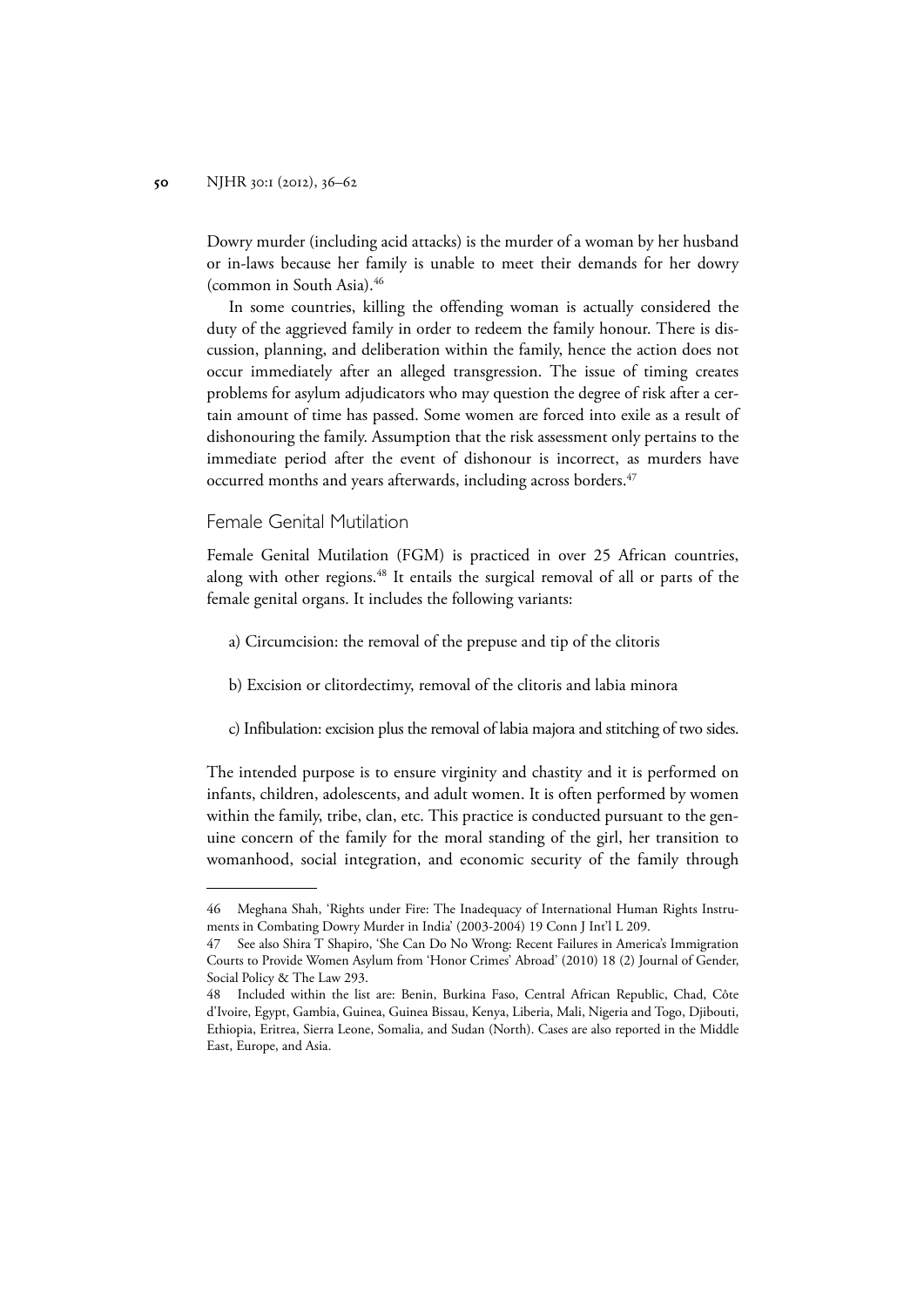facilitation of marriage by way of compliance with cultural practices.<sup>49</sup> Complications include infections, haemorrhage, infertility, obstructed labour, psychological trauma, chronic pain, HIV infection, and death.

FGM is considered to violate the right to be free from discrimination, torture, inhuman and degrading treatment, the right to life, to security, to physical integrity, health, and the right to privacy. The UN Special Rapporteur on Violence against Women has characterised this type of violence as constituting *torture.*<sup>50</sup> (Similarly, rape, sexual abuse, incest, forced abortion, honour killings, dowryrelated violence, forced marriages, human trafficking, and forced prostitution all fall within the realm of torture.) Although several countries have passed legislation against FGM, the practice is ongoing and some communities opt for crossborder techniques in which they send the girls to relatives in countries lacking legal penalties.<sup>51</sup> Many young women/girls who undergo FGM are later unable to forgive their mothers and grandmothers for the extreme pain and suffering forced upon them and remain incredulous that such decision could have been made allegedly in their 'best interest'. Girls who refuse to undergo FGM are often ostracised from their families and tribes; some seek asylum abroad. Ironically, in spite of the egregiousness of this practice, the provision of asylum or humanitarian protection to girls facing such risk of harm as well as the parents of girls has been uneven and indicates a need to support further education of adjudicators.<sup>52</sup>

<sup>49</sup> Jo Boyden, Alula Pankhurst and Yisak Tafere, 'Harmful Traditional Practices and Child Protection: Contested Understandings and Customs of Female Early Marriage and Genital Cutting in Ethiopia' (Draft Report) (24 August 2011) <http://www2.ohchr.org/english/bodies/cedaw/docs/ cedaw\_crc\_contributions/JoBoyden-AlulaPankhurst-YisakTafere.pdf>.

<sup>50</sup> See <http://www.endfgm.eu/en/female-genital-mutilation/a-human-rights-violation/fgm-amountsto-torture/>. See also Statement by UN Special Representative on Torture, Juan Mendez (1 June 2011) confirming that FGM qualifies as torture and noting that legislation against FGM is insufficient to combat this practice: <http://www.endfgm.eu/en/news-and-events/news/press-releases/legislation-against-fgm-not-sufficient-says-un-special-rapporteur-on-torture-0053/>.

<sup>51</sup> Carole Ageng'o, 'Harmful Traditional Practices in Europe: Judicial Interventions' (Expert Paper) (21 May 2009) EGM/GPLHP/2009/EP.12 prepared for the UN Expert Group Meeting on Good Practices in Legislation to Address Harmful Practices Against Women (May 2009).

<sup>52</sup> See Zsaleh E Harivandi, 'Invisible and Involuntary: Female Genital Mutilation as a Basis for Asylum' (2010) 95 Cornell Law Review 599. See also Melanie A Conroy, 'Refugees Themselves: The Asylum Case of Parents of Children at Risk of Female Genital Mutilation' (2009) 22 Harvard Human Rights Journal 109. See *In re Fauziya Kasinga* (3278 US Board of Immigration Appeals) (1996) <http://www.unhcr.org/refworld/docid/47bb00782.html> accessed 2 February 2012. See also *Secretary of State for the Home Department (Respondent) v K (FC) (Appellant); Fornah (FC) (Appellant) v Secretary of State for the Home Department (Respondent)* [2006] UKHL 46 (Judicial Committee) <http:// www.unhcr.org/refworld/docid/4550a9502.html> accessed 2 February 2012.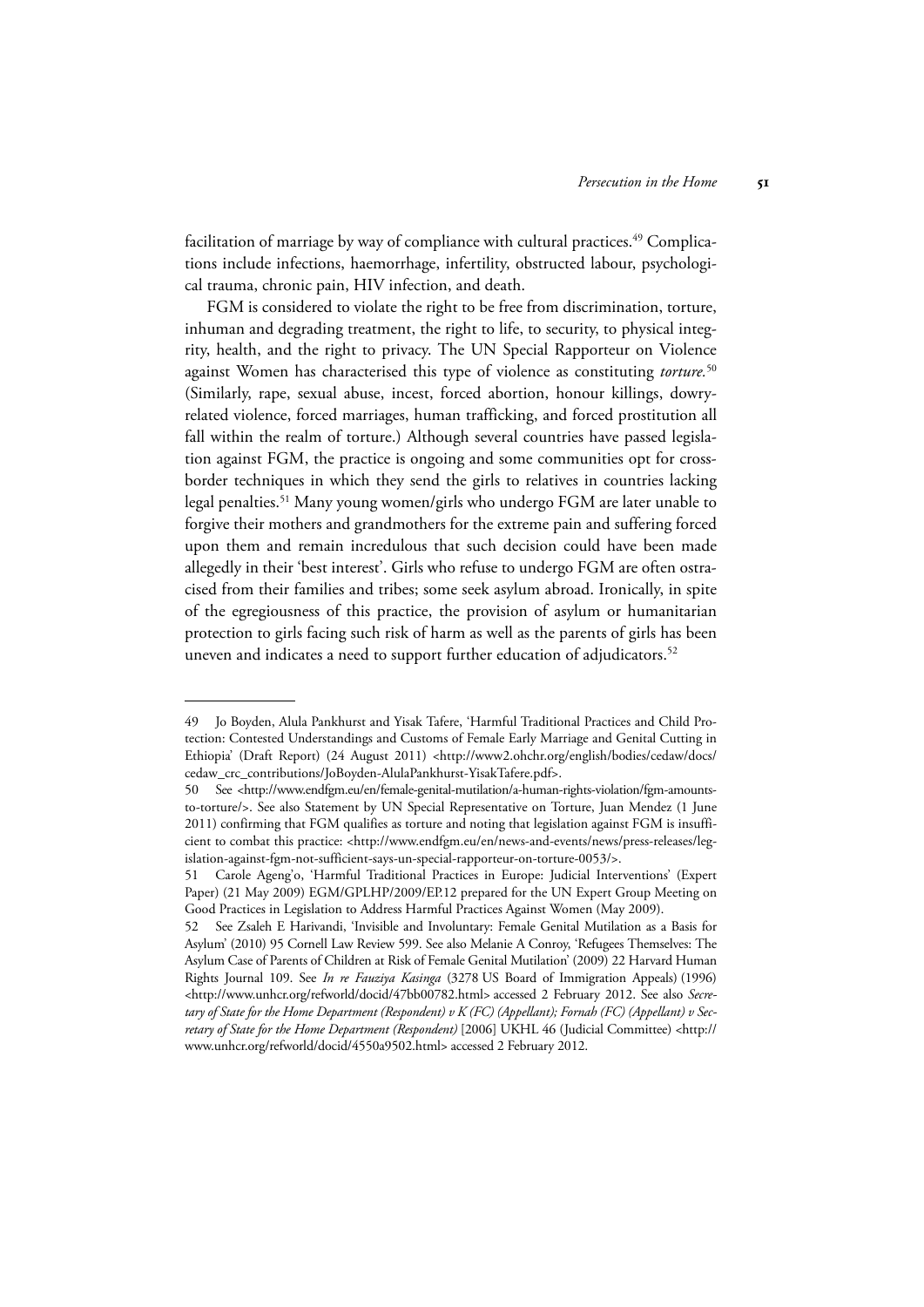Application of Internal Flight Alternative as Contrary to Due Diligence

The European Court of Human Rights held that female genital mutilation is considered to constitute ill treatment in violation of ECHR, article 3.53 Nevertheless, recent case law has failed to provide non-refoulement protection. In three cases, *Collins and Akaziebie v Sweden,*<sup>54</sup> *Izevbekhai v Ireland*, 55 and *Omeredo v Austria*56 all the applications were found to be inadmissible because the Court held that there was an internal flight alternative in Northern Nigeria hence there was no real risk of violation. I suggest that formalistic application of the internal flight alternative risks running contrary to the due diligence principle as it may actually fail to prevent HTP. UNHCR issued a Guidance Note on Refugee Claims Relating to Female Genital Mutilation (2009), which states that 'The lack of effective State protection in one part of the country is an indication that the State will not be able or willing to protect the girl or woman in any other part of the country.'57

Indeed, national asylum adjudicators often apply internal flight alternative analysis to cases involving harmful traditional practices.<sup>58</sup> Key problems include formalistic assessments that fail to discuss whether relocation would be unreasonable and unduly harsh. There is often a failure to assess the actual position of women in society, including their level of education, literacy, and economic selfsufficiency. There is also often little discussion of the government's ability to protect and provide reasonable relocation. A study by UK Asylum Aid demonstrated that the immigration authorities cited country reports selectively, resulting in a positive finding of IFA in spite of the fact that the country report actually indicated a lack of state protection.<sup>59</sup> With respect to referral to shelters, there may be little insight as to how long victims can stay, whether there are age restrictions, and the availability of psycho-social support or health care. Decisions may not consider

<sup>53</sup> *Collins and Akaziebie v Sweden* (App No 23944/05) ECHR 8 March 2007.

<sup>54</sup> Ibid.

<sup>55</sup> *Izevbekhai v. Ireland* (App No 43408/08) ECHR 17 May 2011.

<sup>56</sup> *Omeredo v. Austria* (App No 8969/10) ECHR 20 September 2011.

<sup>57</sup> UNHCR, 'Guidance Note on Refugee Claims Relating to Female Genital Mutilation' (2009) < http://www.unhcr.org/refworld/pdfid/4a0c28492.pdf> [28].

<sup>58</sup> C Bennett, 'Relocation, Relocation: The Impact of Internal Relocation on Women Asylum Seekers' (Asylum Aid 2008) <www.asylumaid.org.uk/data/files/publications/89/Relocation\_Relocation \_research\_report.pdf>.

<sup>59</sup> Asylum Aid, 'Unsustainable: The Quality of Initial Decision-Making in Women's Asylum Claims (Report) (2011) <http://www.asylumaid.org.uk/data/files/publications/151/UnsustainableWEB.pdf>.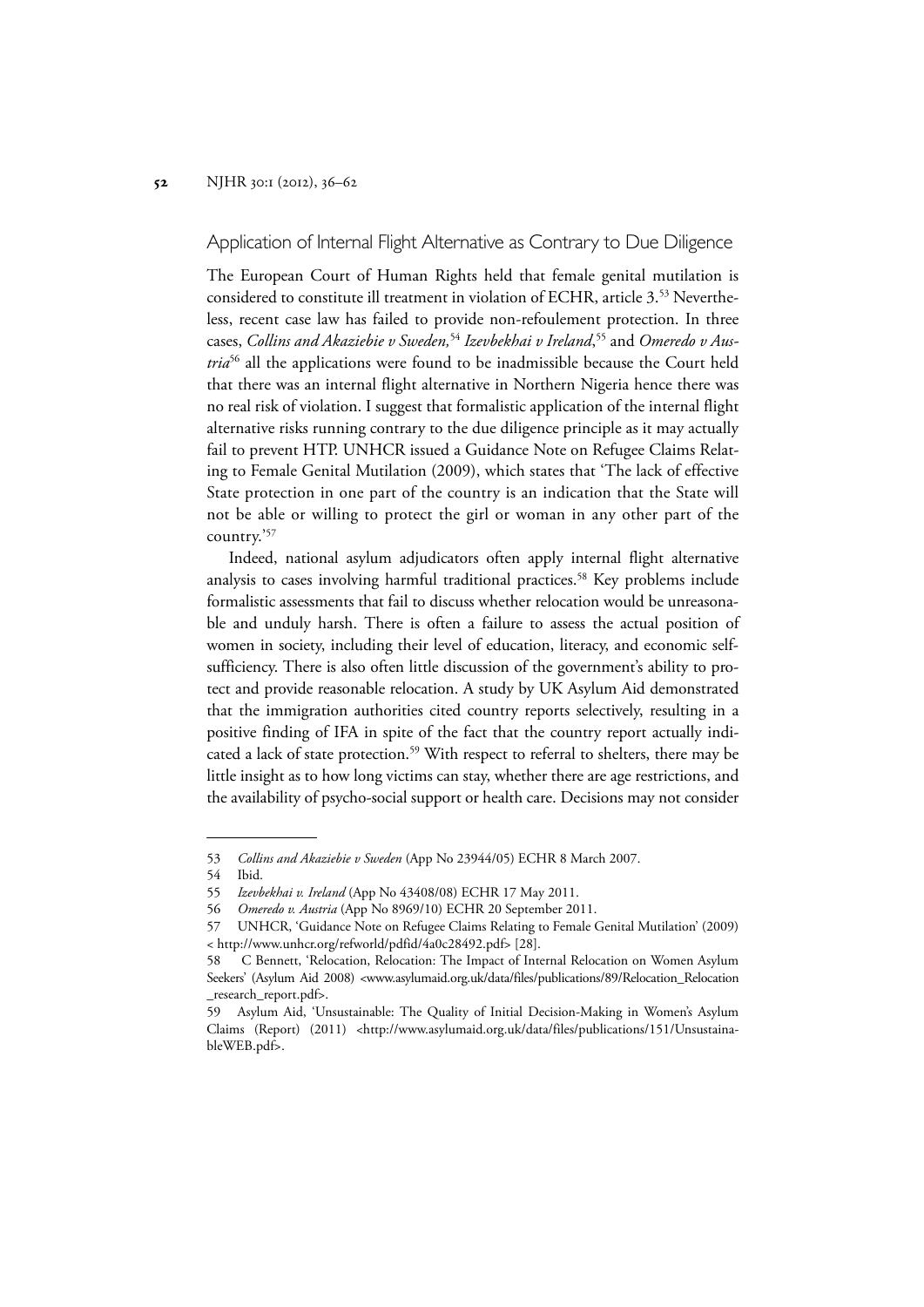whether the children (including males) can stay with her, or whether she can obtain a divorce and custody of the children? Other issues include whether the husband or his family can reach the victim and whether entry into shelter is considered taboo, resulting in reprisal or stigma? It is imperative that asylum adjudicators harmonise their practice with the due diligence principle, ensuring full consideration of the actual impact of an IFA conclusion in each individual case.

## VI. Domestic Violence

Whereas Forced Marriage, Dowry Murder, Honour Killing, and Female Genital Mutilation are often characterised as relevant to 'others', eg non-western cultural groups, domestic violence has been commonly recognised as a prevailing form of oppression affecting women and children in all societies and classes. Domestic violence has been characterised by the CEDAW Committee as a type of abuse linked to traditional attitudes by which women are regarded as subordinate to men.<sup>60</sup> Further, in General Recommendation No. 19 and in two cases involving deceased victims of domestic violence, the CEDAW Committee set forth that states have a due diligence obligation to ensure that their institutions follow up preventing, investigating, and prosecuting domestic violence as well as providing compensation.61 The Committee emphasised the state's duty to implement its own legislation.

At the regional level, the European Court of Human Rights has held that the state's failure to protect women against domestic violence breaches their right to equal protection.<sup>62</sup> The Council of Europe Convention on Preventing and Com-

<sup>60</sup> UN Committee on the Elimination of Discrimination against Women, *AT v Hungary* (2005) UN Doc CEDAW/C/36/D/2/2003.

<sup>61</sup> UN Committee on the Elimination of Discrimination against Women, *Goekce v Austria* (2007) UN Doc CEDAW/C/39/D/5/2005; UN Committee on the Elimination of Discrimination against Women, *Yildirim v Austria* (2007) UN Doc CEDAW/C/39/D/6/2005. See also Siobhan Mullally, 'Domestic Violence Asylum Claims and Recent Developments in International Human Rights Law: A Progress Narrative?' (2011) 60(2) International and Comparative Law Quarterly 459. See also Andrew Byrnes and Eleanor Bath, 'Violence Against Women, the Obligation of Due Diligence and the Optional Protocol to the Convention on the Elimination of Discrimination Against Women- Recent Developments' (2008) 8 (3) Human Rights Law Review 517-533.

<sup>62</sup> See *Opuz v Turkey* (App no 33401/02) ECHR 9 June 2009. See Lee Hasselbacher, 'State Obligations regarding Domestic Violence: The European Court of Human Rights, Due Diligence, and International Legal Minimums of Protection' (2010) 8 Northwestern University Journal of International Human Rights 190.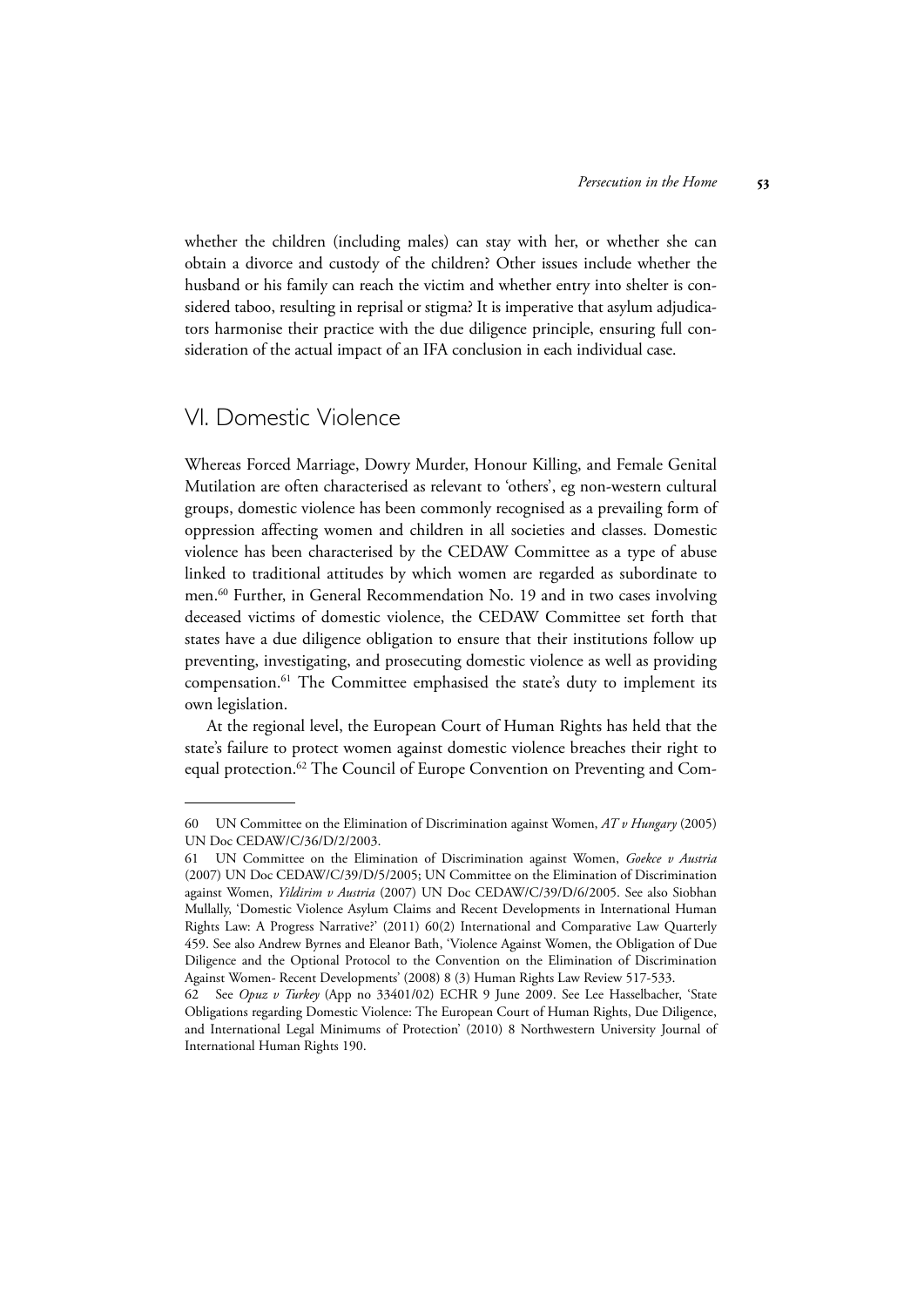bating Violence against Women and Domestic Violence (2011), article 5, also identifies a due diligence standard of protection:

- 1. Parties shall refrain from engaging in any act of violence against women and ensure that State authorities, officials, agents, institutions and other actors acting on behalf of the State act in conformity with this obligation.
- 2. Parties shall take the necessary legislative and other measures to exercise due diligence to prevent, investigate, punish and provide reparation for acts of violence covered by the scope of this Convention that are perpetrated by non-State actors.

The European Court of Human Rights in *N v Sweden* (2010), addressed the general risk of domestic violence in Afghanistan (citing the statistic that 80% of women are victims), the stigmatisation of separated women within the society, and the likelihood of various cumulative risks of reprisals by the applicant's husband, his family, her family, and the Afghan society as indicating violation of Article 3.<sup>63</sup>

The Inter-American Convention on the Prevention, Punishment, and Eradication of Violence Against Women (1994), article 7, sets forth a due diligence framework for protection:

The States Parties condemn all forms of violence against women and agree to pursue, by all appropriate means and without delay, policies to prevent, punish and eradicate such violence and undertake to:

a. refrain from engaging in any act or practice of violence against women and to ensure that their authorities, officials, personnel, agents, and institutions act in conformity with this obligation;

b. apply due diligence to prevent, investigate and impose penalties for violence against women;

The Inter American Court of Human Rights in *Gonzalez v Mexico* (2009), held Mexico responsible for failing to uphold its due diligence obligation to protect women and girls from violence by private actors.<sup>64</sup> This case involved the sexual

<sup>63</sup> *N v Sweden* (App no. 23505/09) 20 July 2010.

<sup>64</sup> *Claudia Ivette Gonzales and Others v Mexico,* Judgment, Series C No 205 IACtHR (15 November 2009).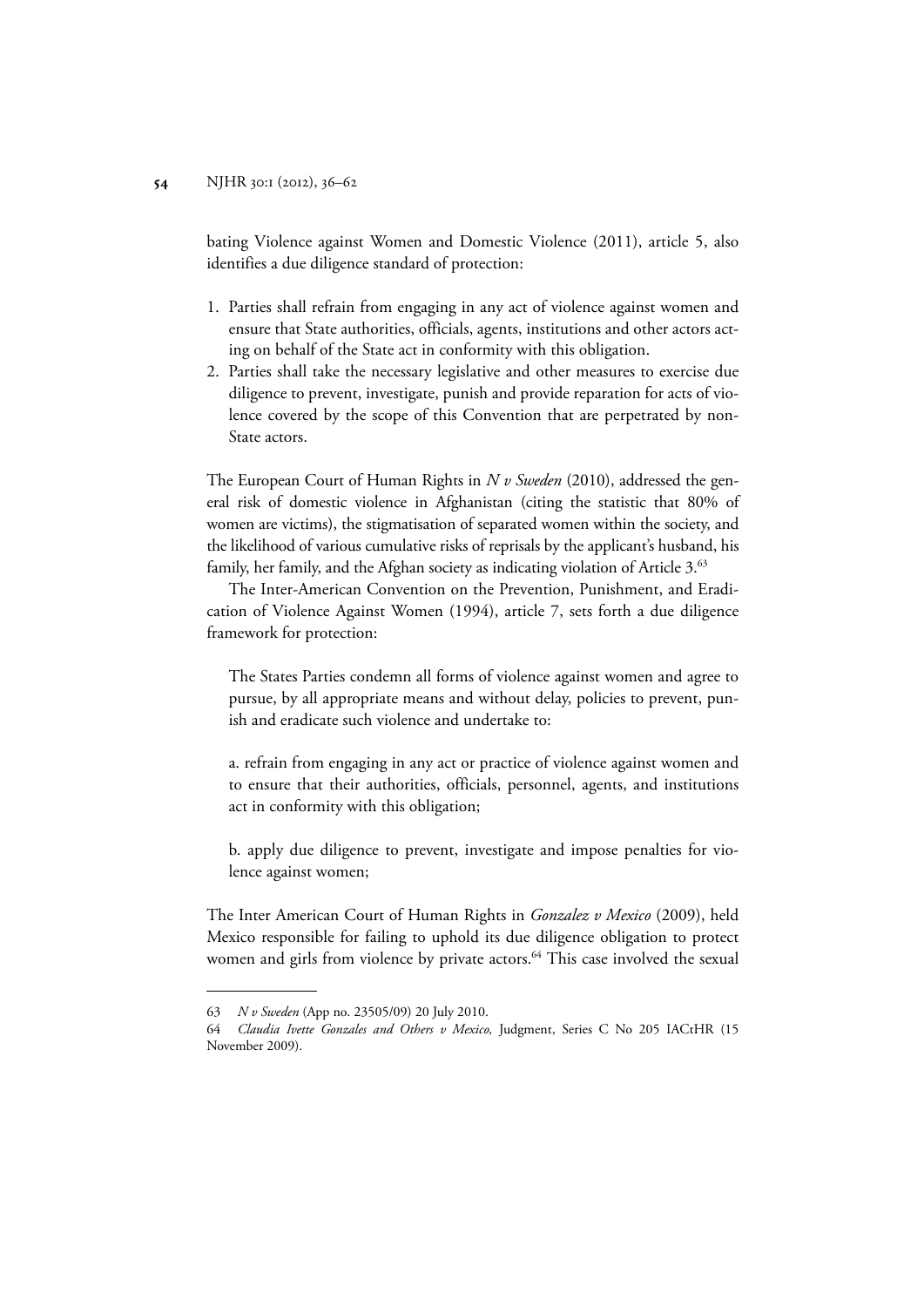assault, torture, and murder of hundreds of women in Ciudad Juarez for over a decade. The Court held that the cases established a pattern of systematic violence linked to social class, age, and gender:

Mexico did not prove that it had adopted reasonable measures, according to the circumstances surrounding these cases, to find the victims alive. The State did not act promptly during the first hours and days following the reports of the disappearances, losing valuable time. In the period between the reports and the discovery of the victims' bodies, the State merely carried out formalities and took statements that, although important, lost their value when they failed to lead to specific search actions. In addition, the attitude of the officials towards the victims' next of kin, suggesting that the missing persons' reports should not be dealt with urgently and immediately, leads the Court to conclude reasonably that there were unjustified delays following the filing of these reports. The foregoing reveals that the State did not act with the required due diligence to prevent the death and abuse suffered by the victims adequately and did not act, as could reasonably be expected, in accordance with the circumstances of the case, to end their deprivation of liberty. This failure to comply with the obligation to guarantee is particularly serious owing to the context of which the State was aware – which placed women in a particularly vulnerable situation – and of the even greater obligations imposed in cases of violence against women by Article 7(b) of the Convention of Belém do Pará.<sup>65</sup>

The state was ordered to eliminate the structural discriminatory factors that resulted in violence against women.<sup>66</sup>

The Inter-American Commission of Human Rights has also addressed domestic violence. In the case of *Maria Da Penha Maia Fernandez*, the Inter American Commission held Brazil was responsible for failing to protect a victim of domestic violence (including shooting and electrocution which left her paralysed) and failing to provide a remedy for two decades.<sup>67</sup> The Commission underscored a pattern of impunity, which contradicted the state's obligations to

<sup>65</sup> Ibid [284].

<sup>66</sup> See Rosa M Celorio, 'The Rights of Women in the Inter-American System of Human Rights: Current Opportunities and Challenges in Standard-Setting' (2011) 65 University of Miami Law Review 819.

<sup>67</sup> *Maria Da Penha Maia Fernandes v Brazil*, Report No 54/01, IACHR, Case 12.051 (16 April 2001).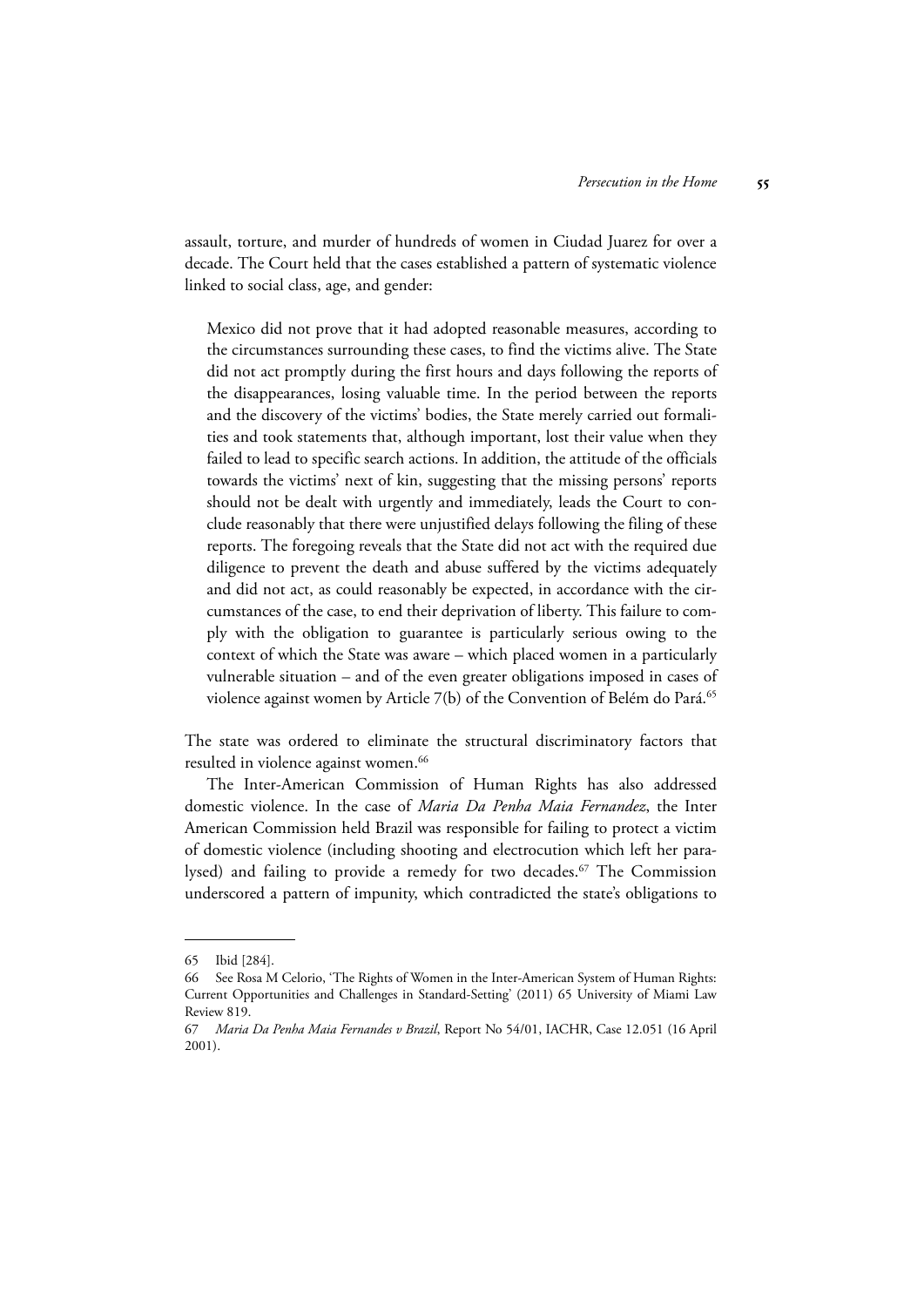prevent, prosecute, and convict the perpetrator. Brazil enacted a new law on domestic and family violence in response to the Commission's recommendations. Elizabeth AH Abi-Mershed poignantly characterises the scope of the due diligence obligation within the context of violence against women:

It is, in principle, an obligation of means rather than results. In other words, it is not the existence of a particular violation that demonstrates the failure to apply due diligence, but rather a lack of reasonableness in measures of prevention, and/or a lack of seriousness in measures of response.<sup>68</sup>

The Commission went on to address the United States' institutional due diligence protection gaps in the Jessica Lenahan case. As presented below, the case reveals dilemmas related to federalism which complicates access to justice at the national level, underscoring the importance of an international system which is responsive to violence against women and children. It is estimated that almost 25% of women in the United States are subject to some form of domestic violence.<sup>69</sup>

## Jessica Lenahan Case

#### Background

The Inter-American Commission of Human Rights issued a report in the case of Ms Lenahan who had attained a permanent protection order from the State of Colorado against her ex-husband. The police failed to respond to her complaints regarding the abduction of her three daughters.<sup>70</sup> The pre-printed restraining order addressed law enforcement officials:

You shall use every reasonable means to enforce this restraining order. You shall arrest, or, if an arrest would be impractical under the circumstances, seek a warrant for the arrest of the restrained person when you have information amounting to probable cause that the restrained person has violated or attempted to violate any provision of this order  $\dots$ .<sup>71</sup>

<sup>68</sup> Elizabeth AH Abi-Mershed,'Due Diligence and the Fight against Gender-Based Violence in the Inter-American System' in *Benninger-Budel (ed)* (n 23) 137.

<sup>69</sup> Will Dunham,'Quarter of US Women Suffer Domestic Violence: CDC' *Reuters* (Washington 7 February 2008) <http://www.reuters.com/article/2008/02/07/us-violence-domestic-usa-idUS N0737896320080207>.

<sup>70</sup> *Jessica Lenahan (Gonzales) et al v United States*, Report No 80/11, IACHR, Case 12.626 (21 July 2011).

<sup>71</sup> *Town of Castle Rock v Gonzalez* (545 U.S. 748) (2005).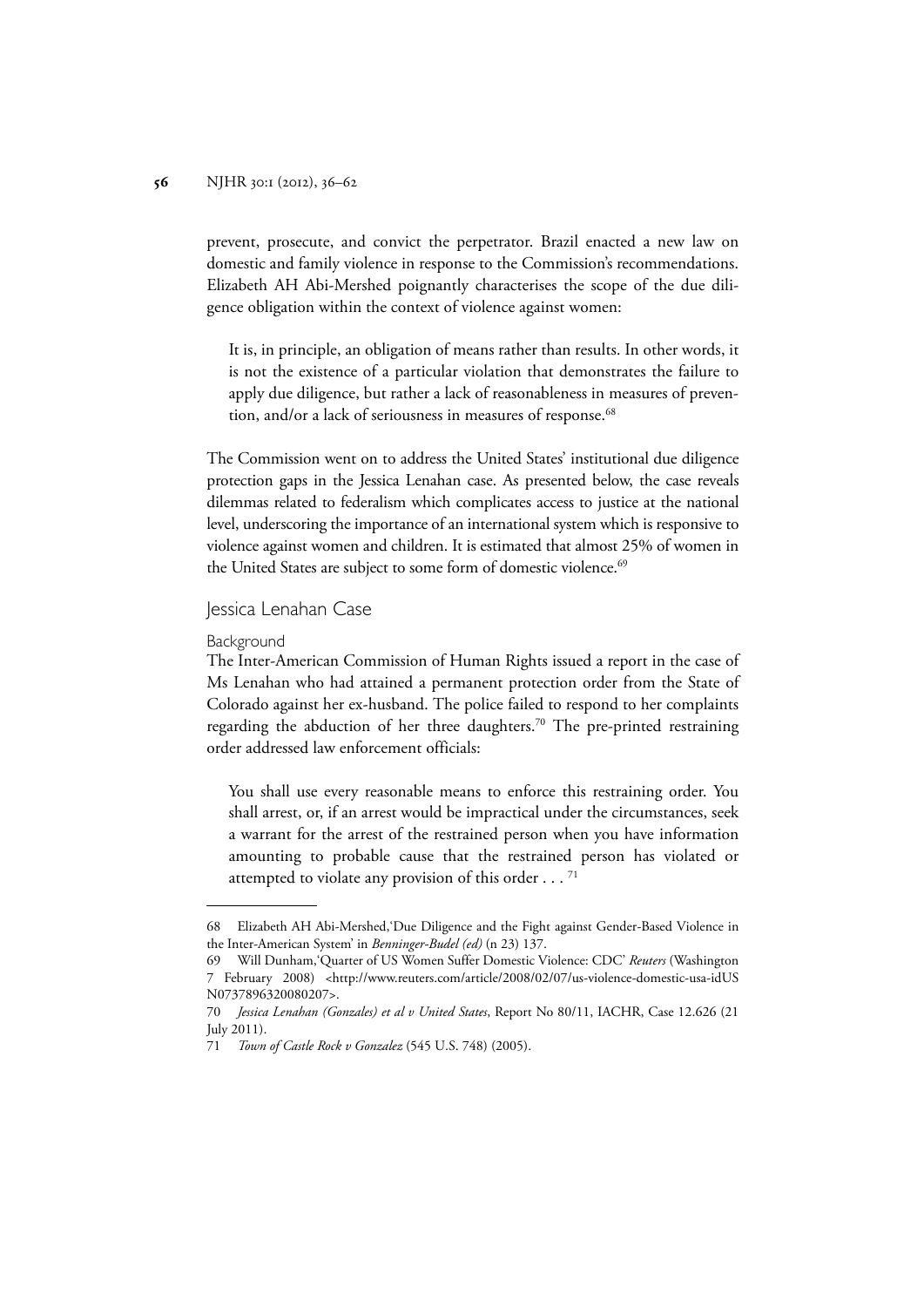The ex-husband drove to the police station and after an exchange of gunfire, the girls were found shot to death in the back of their father's truck. The autopsy report confirmed that they died of gunshots but did not identify whether the bullets were from the father or the police. Ms Lenahan alleged that the state never duly investigated the deaths nor provided adequate remedy.

Ms Lenahan filed suit in the US District Court of Colorado, alleging that the City of Castle Rock and police had violated her due process rights, both denying her substantive protection and procedural protection in failing to implement the restraining order and denying her entitlement to that right. The District Court had held that since the police were given discretion to determine whether probable cause existed, Ms Lenahan did not have a protectable property interest in the enforcement of the order. The Tenth Circuit Court of Appeals reversed the decision stating that 'the statute promised a process by which the restraining order would be given vitality through careful and prompt consideration of an enforcement request, and the constitution required no less. Denial of that process drained all of the value from her property interest in the restraining order'.<sup>72</sup>

## The US Supreme Court

The case was appealed to the US Supreme Court, *Town of Castle Rock v. Gonzales*, 73 in which the majority (Justice Scalia delivering the Opinion) held that Ms Lenahan's due process rights under the 14<sup>th</sup> Amendment of the US Constitution had not been violated. Despite the fact that Ms Lenahan had obtained a permanent restraining order against her ex-husband, the majority held that the police maintained a traditional discretion to grant or deny the protection order, hence she could not be considered to have a personal entitlement to mandatory enforcement of the order (which they classified as 'vague' and 'novel'). Justice Stevens (together with Justice Ginsburg) issued a scathing dissent, pointing out that should the respondent have entered into a contract with a private security firm, her interest would have been considered 'property' within the meaning of the Due Process Clause. Hence, if the Colorado statute or order by a Colorado judge created the equivalent of such contract by granting entitlement to mandatory individual protection by the police, that state-created right would also qualify as property. Justice Stevens disagreed that the main issue involved the US Constitution; rather he stated that the issue of whether Coloradan state law had established a right to police assistance was more properly addressed by Coloradan

<sup>72</sup> *Gonzalez v City of Castle Rock*, 366 F.3d 1093 (10th Cir. 2004) [97].

<sup>73</sup> Ibid [752].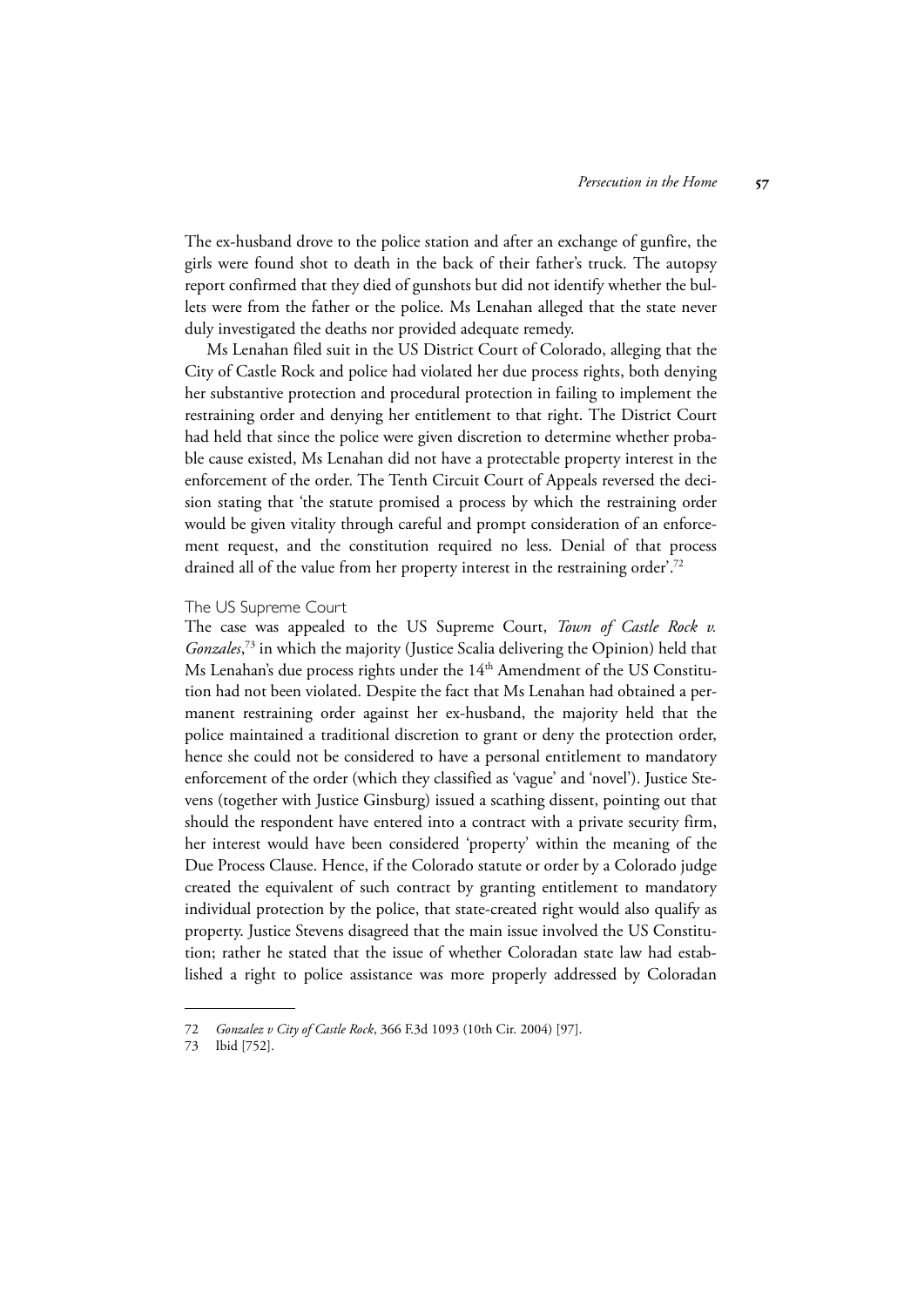courts which were more qualified in matters of state law. He added that the mandatory language used in the pre-printed restraining order ('shall arrest') indicated it reasonable for the State Court to conclude that the legislature intended to abrogate the presumption of police discretion in domestic violence cases. In short, he favoured recognition of judicial restraint and federalism. Justice Stevens noted the crisis of under-enforcement of domestic restraining orders in the US and the response by many state legislatures to enact mandatory arrest statutes. He underscored that under the statute, '. . . the police were *required* to provide enforcement; *they lacked discretion to do nothing*.' (emphasis added) He noted that the respondent was entitled to fair procedures in the case of deprivation of her interest in the enforcement of the protection order, hence given the police's failure to listen to her and apply the correct criteria indicated a false procedure in violation of due process.

### The Inter-American Commission of Human Rights

Ms Lenahan then raised a claim with the Inter-American Commission of Human Rights that the judiciary had an obligation to provide a remedy for the police officer's failure to enforce the restraining order pursuant to the American Declaration of Human Rights. She alleged that the US Supreme Court left victims of domestic violence without remedy. Ms Lenahan argued that the US has duties under the American Declaration to exercise due diligence to protect domestic violence victims who have restraining orders, as well as a duty to provide a remedy when it fails to protect, and that she has a right to truth and information about how her daughters died.

The United States argued that the American Declaration does not place a due diligence duty upon the state to prevent the commission of individual crimes by private actors. The US stated that:

It is essential to bear in mind that the judging of governmental action such as in this case has been and will remain a matter of domestic law in the fulfilment of a state's general responsibilities incident to ordered government, rather than a matter of international human rights law to be second-guessed by international bodies.<sup>74</sup>

<sup>74</sup> Reply by the Government of the United States of America to the Final Observations Regarding the Merits of the Case by the Petitioners (17 October 2008) 41.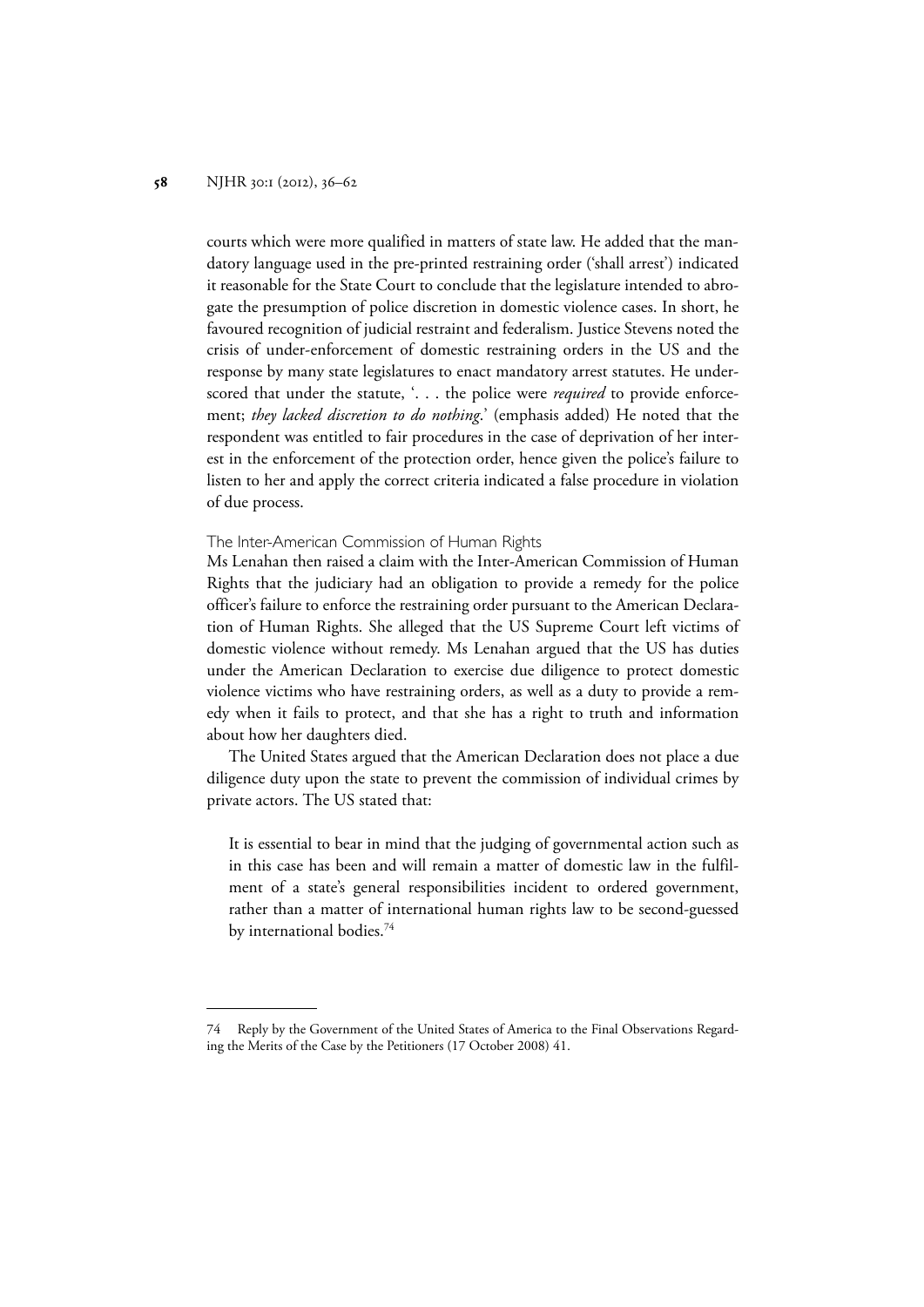The US considered the due diligence standard to be unclear, and it argued that nevertheless, the domestic criminal legal system was sufficient to meet this standard.

The Commission determined that the restraining order issued by the state was the only means of protection available to Jessica Lenahan and her children. The police failed to effectively enforce the protection order, and this was linked to a lack of organisation and coordination by the state to address domestic violence. The Commission held that this constituted a form of discrimination in violation of article II of the American Declaration (demonstrating that there had been a historical problem with enforcement of protection orders, disproportionately affecting women, also equal protection):

The international and regional systems have pronounced on the strong link between discrimination, violence, and due diligence, emphasizing that a State's failure to act with due diligence to protect women from violence constitutes a form of discrimination, and denies women their right to equality before the law. These principles have also been applied to hold States responsible for failures to protect women from domestic violence acts perpetrated by private actors. Domestic violence, for its part, has been recognized at the international level as a human rights violation and one of the most pervasive forms of discrimination, affecting women of all ages, ethnicities, races, and social classes.75

It set forth that states are obligated to give legal effect to the obligations contained in article II of the American Declaration which extend to the prevention and eradication of violence against women, as a crucial component of the state's duty to eliminate both direct and indirect forms of discrimination.

The Commission found violations of the right to life and right to judicial protection. In accordance with this duty, state responsibility may be incurred for failures to protect women from domestic violence perpetrated by private actors in certain circumstances. The Commission determined that the state did not duly investigate the complaints and did not investigate the deaths. It cited the UN Principles on the Effective Prevention and Investigation of Extra-Legal, Arbitrary, and Summary Executions that would require collection of evidence, interview of witnesses, determination of cause of death, and apprehension of those responsi-

<sup>75</sup> *Jessica Lenahan (Gonzales) et al v United States*, Report No 80/11, IACHR, Case 12.626 (21 July 2011) [195].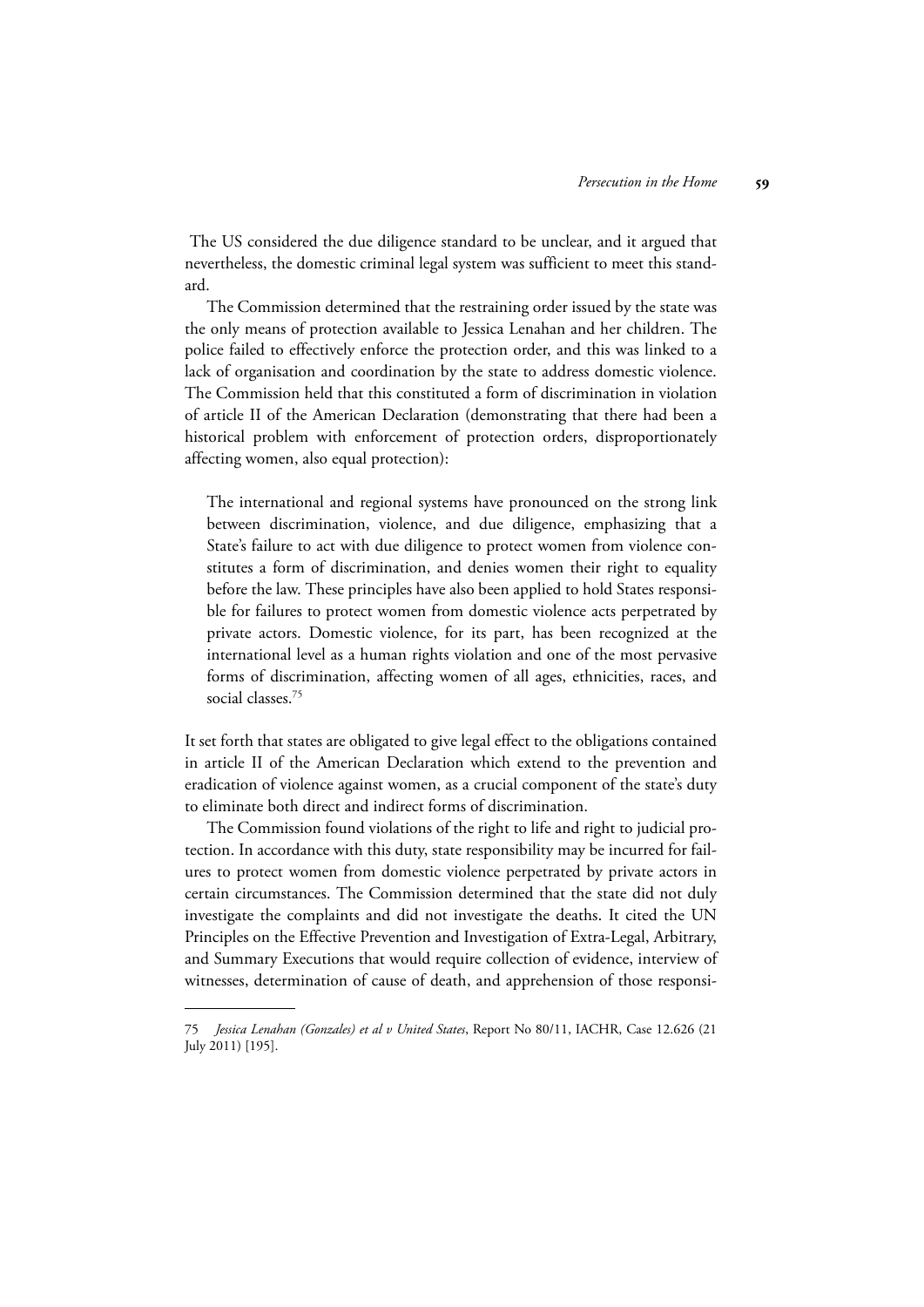ble. It also referred to the UN Manual on the Effective Prevention and Investigation of Extra-Legal, Arbitrary and Summary Executions calling for full and impartial investigation, autopsies, etc.

The Commission called upon the state to conduct a serious, impartial, and exhaustive investigation into systemic failures re enforcement of protection orders, to reinforce through legislative measures the mandatory character of the protection orders and other precautionary measures to protect women from imminent acts of violence, and to create effective implementation mechanisms:

Compliance with this State obligation (to investigate the deaths and communicate the results to the family) is critical to sending a social message in the United States that violence against girl-children will not be tolerated, and will not remain in impunity, even when perpetrated by private actors.<sup>76</sup>

It concluded that the US failed to act with due diligence to protect the victims from domestic violence, which violated the state's obligation not to discriminate and to provide for equal protection before the law under article II of the American Declaration. The state violated the right to life under article I of the Declaration due to failure to undertake reasonable measures to prevent the deaths, in conjunction with their special protection as girl children under article VII of the American Declaration. The Commission also stated that the state violated the right of judicial protection under XVIII. The US has not complied with the decision, hence the decision was publicised.

## VII. Conclusion

The Jessica Lenahan case underscores the importance of the international human rights regime in tackling ongoing resistance within domestic legal and customary systems to grant women and girls protection of their autonomy, security of the person, right to life, and basic access to justice. Although the European Court of Human Rights complements the Inter-American Commission of Human Rights in addressing state responsibility to counter domestic violence, it upheld the application of an internal flight alternative to deny asylum to women fearing female genital mutilation. Hence, the regional systems are not harmonised in

<sup>76</sup> Ibid.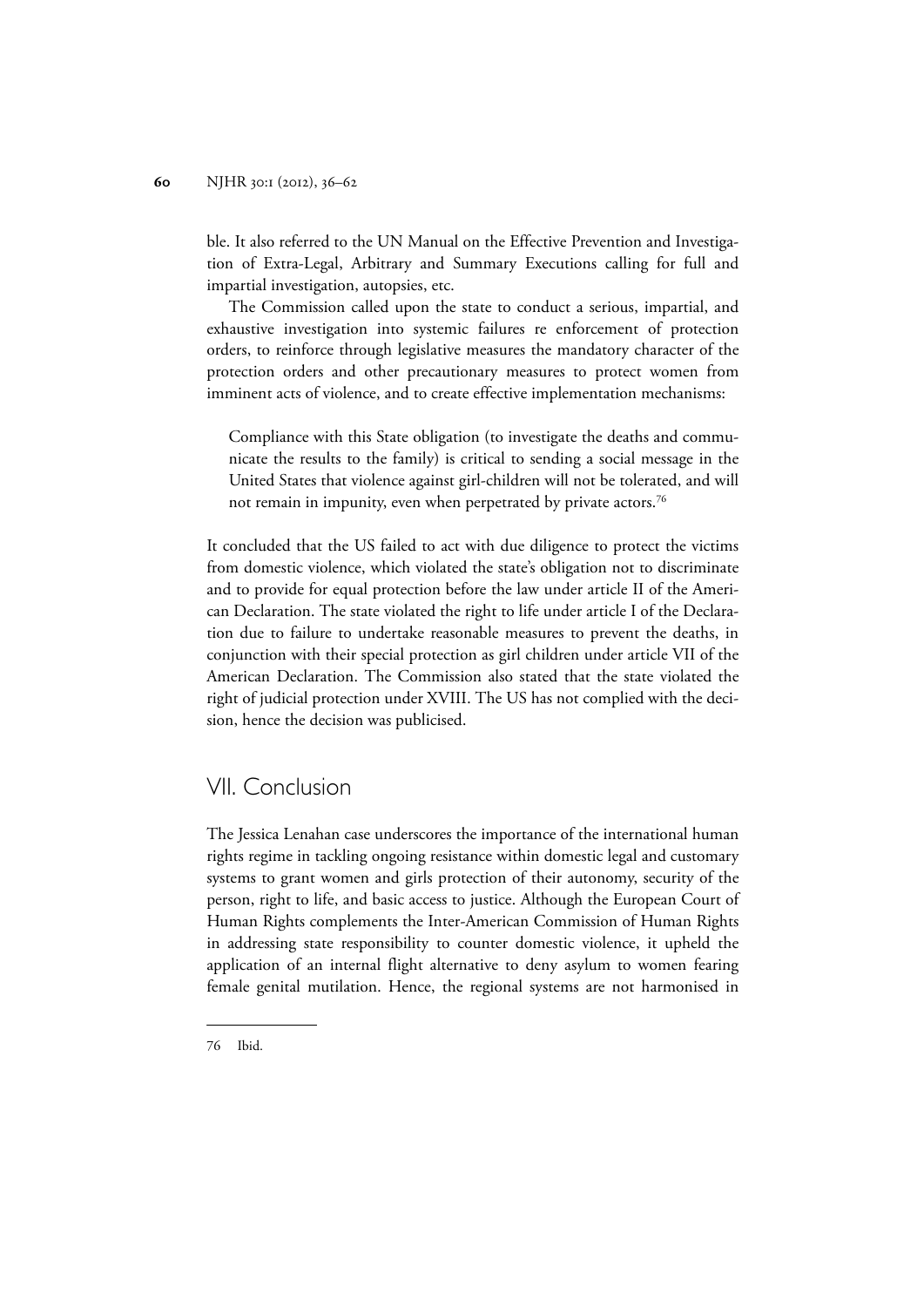relation to expanding recognition of the scope of due diligence, and this may well be linked to the fact that the Inter-American case was purely domestic in context, whereas the European case arose within the context of asylum, which carries additional implications regarding multiple 'otherness' (gender/nationality). Hilary Charlesworth and Christine Chinkin declared that 'violence against women is neither random nor circumstantial. Rather it is a structural problem, directly connected to the manifold expressions of imbalance in power between women and men that can be found all around the globe'.<sup>77</sup> The extensive prevalence of Harmful Traditional Practices and Domestic Violence among societies around the world requires a dedicated effort by states, NGOs, IOs, and academics to ensure that the due diligence principle is recognised as a binding obligation to be met in order to guarantee freedom to women and girls. In practice, this will require substantial investment in education of communities (with special programs for girls and women), training of police and members of the justice system, provision of legal aid and support systems, legislative reform, provision of remedies, and issuance of output such a resolutions, reports, and decisions. Many of these goals are actively being promoted by the UN Agency for Gender Equality and the Empowerment of Women (UN Women) as well as Amnesty International's campaign 'Stop Violence Against Women'.78

It is suggested that asylum adjudicators also interpret the due diligence obligation to apply to their important work in reviewing asylum claims linked to HTP and domestic violence. Adjudicators should avoid formalistic assessments of the state's ability and will to protect as well as application of internal flight alternative in such cases. Failure to achieve this will no doubt be interpreted as a negative response to Catharine A MacKinnon's famous query: 'Are Women Human?'79 I wish to underline the importance of recognising the protection interests of women and girls (as well as boys) as extending beyond the most egregious physical violations. The Inter-American Court of Human Right articulated the right to a life's project, in which a woman can aspire to achieve her personal and professional aspirations without interference.<sup>80</sup> When girls and women are denied the

<sup>77</sup> Hilary Charlesworth and Christine Chinkin, *The Boundaries of International Law: A Feminist Analysis* (Juris 2000) 12-13.

<sup>78</sup> See UN Women, 'Focus Areas' <http://www.unwomen.org/focus-areas/?show=Violence against Women> and Amnesty International, 'Stop Violence Against Women' <http:// www.amnesty.org/en/campaigns/stop-violence-against-women>.

<sup>79</sup> Catharine A MacKinnon, *Are Women Human? And Other International Dialogues* (Harvard University Press 2006).

<sup>80</sup> *Loayza Tamayo case*, Reparations, Series C No 42, IACtHR (27 November 1998) [147-153].